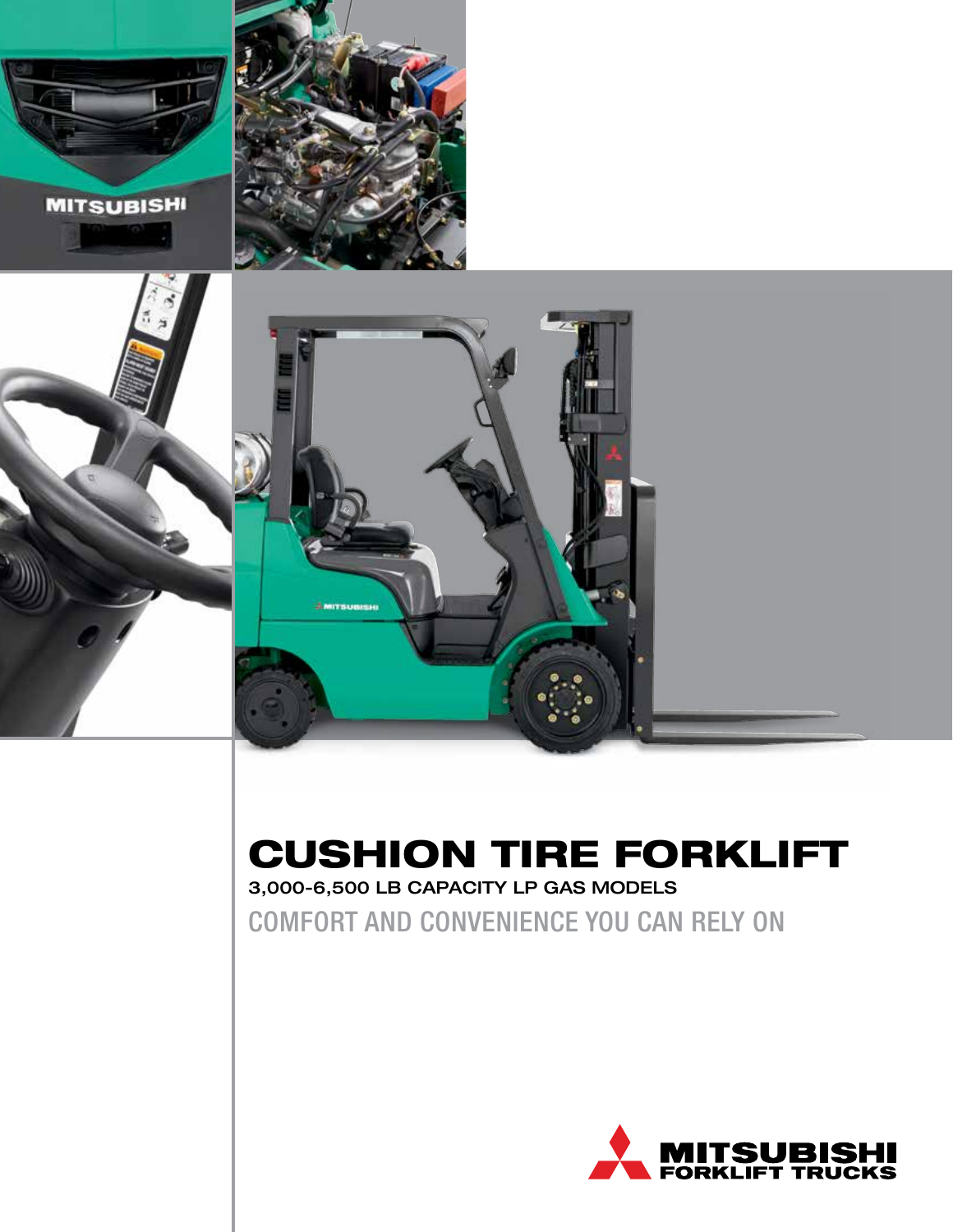## COMFORT COMES STANDARD. STEP INTO THE OPERATOR COMPARTMENT OF AN FGC15N-FGC33N CUSHION TIRE FORKLIFT



### **MITSUBISHI**

#### Comfortable Operator Compartment:

With three-point access, operators of any size can easily enter the operator compartment of these Mitsubishi forklift trucks. The large floor space allows more foot room for the operator, while the "through the floor" pedal design further reduces operator fatigue and discomfort throughout the day.

**Ergonomic Seat:** The FGC15N forklift series features seats with adjustable forward and backward movement, added side support in the back cushion and an orange, anti-cinch seat belt, creating a comfortable work environment for operators of varying heights. An optional full-suspension seat is available on the FGC20N-FGC33N models for additional support during long shifts.

#### Operator Comfort:

Optional fingertip control armrest provides operators with low-effort levers and length / height adjustment, all while increasing precision and control.

Adjustable Steering: The forklift's steering column is equipped with standard memory tilt steering. Allowing for infinite adjustment in a 12 degree range, the steering column's "memory" feature retains the operator's preferred settings for added convenience and comfort during operation.

- Designed for operator comfort
- Adjustable seating for flexibility
- Enhanced visibility
- Memory tilt steering column

All come together to create a working environment that reduces fatigue through even the longest shifts.

Every operator is different, so the key to creating a comfortable shift is a flexible design.



The FGC15N-FGC33N series comes standard with the Integrated Presence System (IPS), which is designed to disengage all powered travel and some hydraulic functionality when the operator leaves the normal operating position. Additionally, warning alarms sound and indicators are shown on the display panel, informing the operator and surrounding personnel that the system is engaged.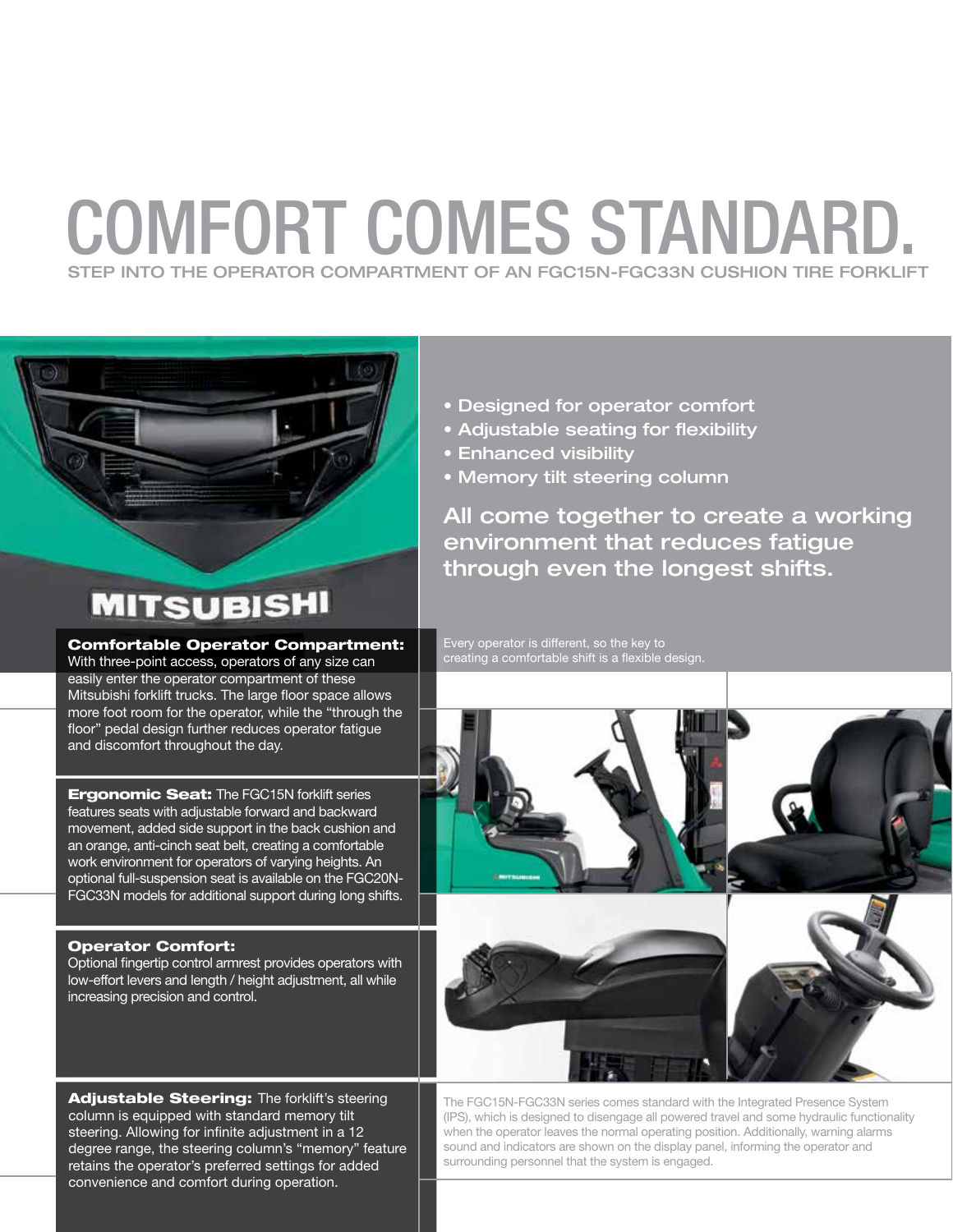|                   | Standard Optional<br><b>Features</b>                                                                                 |
|-------------------|----------------------------------------------------------------------------------------------------------------------|
|                   | Memory tilt steering column<br>$\bullet$                                                                             |
|                   | Integrated Presence System<br>$\bullet$                                                                              |
|                   | Two forward LED work lights<br>$\bullet$                                                                             |
|                   | Electronic back-up alarm<br>$\bullet$                                                                                |
|                   | Low LPG indicator<br>$\bullet$                                                                                       |
|                   | Premium LCD Display<br>$\bullet$<br>Engine Protection System                                                         |
|                   | $\bullet$<br>Full-suspension seat<br>$\bullet$                                                                       |
|                   | Swivel seat package<br>$\bullet$                                                                                     |
|                   | Swing-down LP tank bracket                                                                                           |
| <b>MITSUBISHI</b> | AMITSUBISHI                                                                                                          |
|                   | Ask your local dealer about the available<br>options for improved performance,<br>productivity and operator comfort. |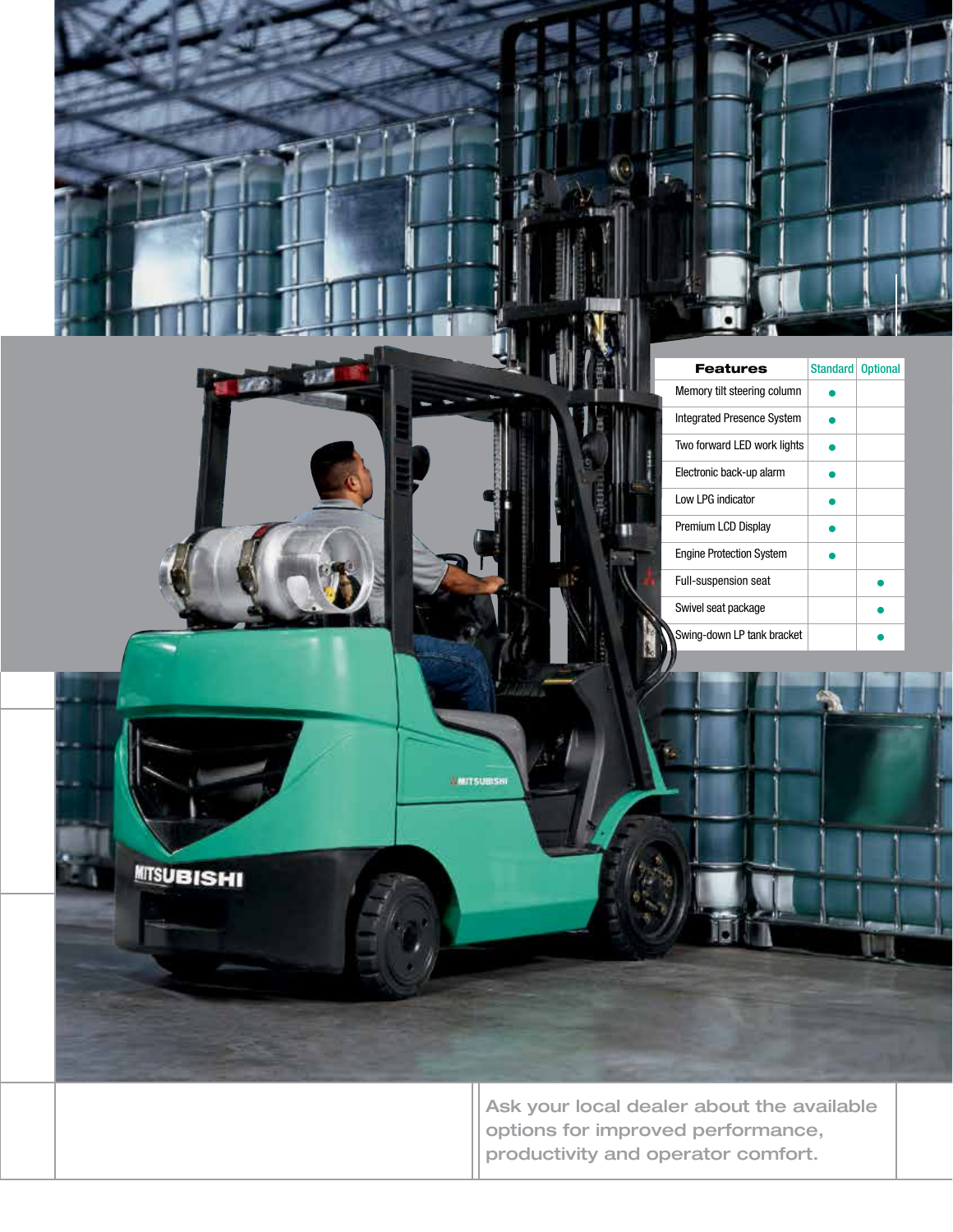## POWERFUL EFFICIENCY. QUALITY COMPONENTS AND EASY MAINTENANCE MEAN INCREASED UPTIME



- Designed for uptime
- Smooth, powerful engines
- Reliable components
- Easy service access
- Flexible options

These features give Mitsubishi forklift trucks the strength to perform, shift after shift.

#### Efficient From The Inside Out:

The GK21 (53 hp / FGC15N-FGC25N) and GK25 (61 hp / FGC28N-FGC33N) engines – both proven performers – are well known for reliability when working in demanding applications. Both engines deliver high performance with excellent fuel efficiency and meet all CARB and EPA emissions regulations.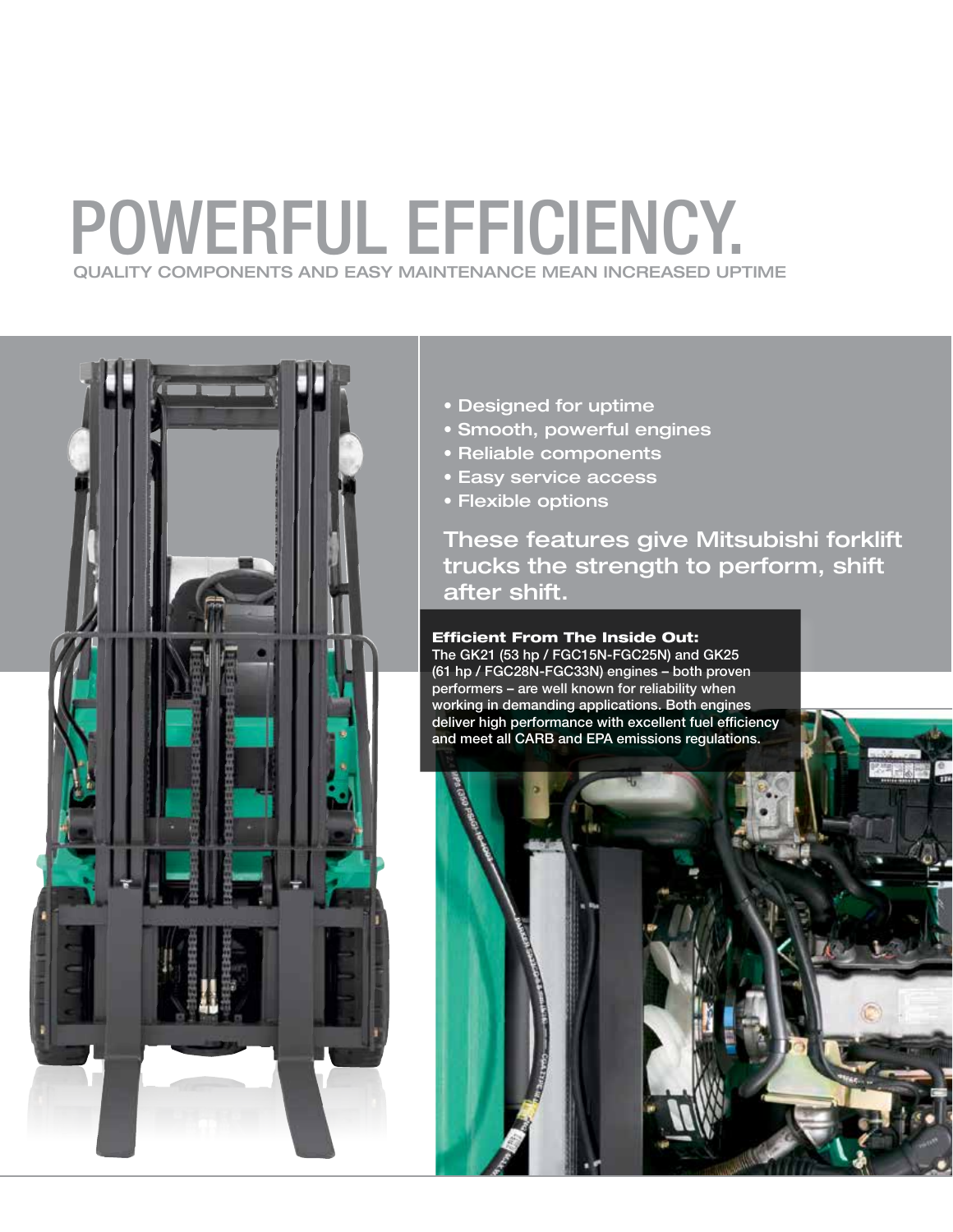Cool And Quiet: The forklift's fan and radiator system is equipped with a horizontal cross flow cooling system to help keep the engine cool and functioning at peak performance. The corrugated design provides optimal heat exchange, while the aluminum core helps to prevent corrosion. The direct drive fan also reduces noise and necessary maintenance, benefiting your operators and your business.



**Engine Protection: Regulated by the Vehicle Control** Module, the Engine Protection System keeps the truck running at desirable levels while helping to prevent damage to the forklift, saving you money. If any of the vital fluids becomes critically low, RPM levels are automatically lowered and the operator is immediately notified by a light on the dash display.

**Easy Service Access: Tool-free access to the** engine compartment makes routine maintenance, such as cleaning radiator fins, much easier. Additionally, the Vehicle Control Module is conveniently located under the dashboard cup holder, making it readily accessible.





Additional options are available to customize the forklift for your application:

- Bottler's Tilt
- Ground Speed Control
- Warning Lights
- Fuel Saver Mode
- Underbelly Screen
- Air Intake Precleaner
- Foundry/Brick Protection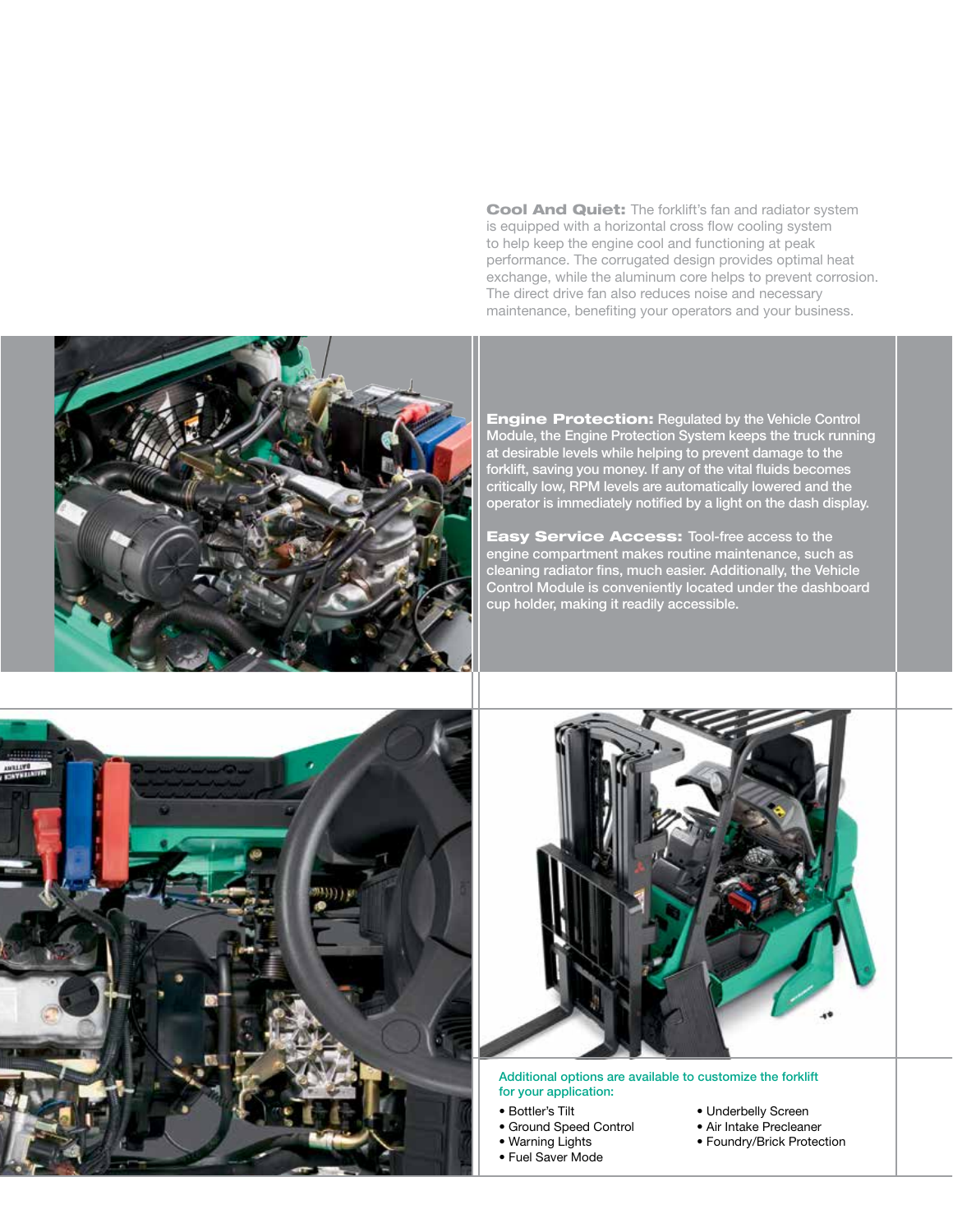| 1,500<br>3,500<br>1,750<br>2,000<br>Capacity at rated load center<br>$\mathsf{lb}$ $\mathsf{k}\mathsf{g}$<br>3,000<br>4,000<br>4,000<br>2,000<br>500<br>24<br>500<br>$in$ $mm$<br>24<br>500<br>24<br>500<br>24<br>Capacity at load center - distance<br>Power $-$ fuel type<br>LP gas<br>LP gas<br>LP gas<br>LP gas<br>$4$ Tire type – cushion or pneumatic<br>cushion<br>cushion<br>cushion<br>cushion<br>2x/2<br>5 Wheels $(x =$ driven) number front / rear<br>2x/2<br>2x/2<br>2x/2<br><b>DIMENSIONS</b><br>6   Maximum fork height - with standard two-stage mast<br>3,325<br>131.0<br>3,325<br>3,330<br>in $mm$<br>131<br>131.0<br>131.5<br>3,340<br>4.5<br>4.7<br>7 Free fork height - with standard two-stage mast<br>4.5<br>115<br>5.1<br>130<br>115<br>120<br>in $mm$<br>8   Forks - length x width x thickness<br>42 x 3.9 x 1.4<br>1,070 x 100 x 35<br>42 x 3.9 x 1.4<br>1,070 x 100 x 35<br>42 x 3.9 x 1.6<br>1,070 x 100 x 40<br>42 x 3.9 x 1.6<br>in<br>mm<br>200 / 820<br>7.9 / 32.3<br>7.9 / 32.3<br>200 / 820<br>7.9 / 32.3<br>200 / 820<br>7.9 / 36.2<br>200 / 920<br>9 Fork spacing, out-to-out minimum / maximum<br>in $mm$<br>5/10<br>5/9<br>10   Tilt, forward / backward<br>5/10<br>5/10<br>deg<br>82.3<br>83.5<br>85.8<br>90.4<br>2,295<br>11 Length to fork face<br>in<br>2,090<br>2,120<br>2,180<br>mm<br>12 Overall width with standard tires<br>38.2<br>970<br>38.2<br>970<br>40.2<br>1,021<br>41.9<br>1,064<br>in<br>mm<br>39.3<br>997<br>39.3<br>997<br>N/A<br>N/A<br>44.4<br>1,128<br>13 Overall width with standard tires (wide stance)<br>in<br>mm<br>14 Overall width with standard tires (wide axle)<br>in<br>mm<br>15 Height with mast lowered<br>83.0<br>2,105<br>83.5<br>2,105<br>83.0<br>2,110<br>in<br>83.0<br>2,105<br>mm<br>16 Seat height<br>42.7<br>in<br>1,096<br>43.1<br>1,096<br>43.1<br>1,096<br>1,086<br>43.1<br>mm<br>17 Height to top of overhead guard<br>2,070<br>2,055<br>80.9<br>2,055<br>80.9<br>2,055<br>81.5<br>in<br>80.9<br>mm<br>18 Height with mast extended<br>in<br>179.5<br>4,550<br>179.5<br>4,550<br>179.5<br>4,550<br>180.0<br>4,570<br>mm<br>19 Minimum outside turning radius<br>1,775<br>1,810<br>72.8<br>1,850<br>1,965<br>in<br>69.9<br>71.3<br>77.4<br>mm<br>20 Load moment constant<br>388<br>15.9<br>404<br>414<br>15.3<br>388<br>15.3<br>16.3<br>in $mm$<br>2,198<br>88.7<br>2,254<br>2,379<br>21 Minimum aisle $-90^\circ$ stack $-$ zero clearance without load in<br>85.2<br>2,163<br>86.5<br>93.7<br>mm<br>PERFORMANCE<br>22 Travel speed, loaded / empty<br>9.6 / 10.3<br>15.5 / 16.5<br>15.5 / 16.5<br>15.5 / 16.5<br>10.9 / 11.2<br>17.5 / 18.0<br>9.6 / 10.3<br>9.6 / 10.3<br>mph $km/h$<br>23 Lift speed, loaded / empty<br>122/124<br>620/630<br>122 / 124<br>620/630<br>122/124<br>620/630<br>126 / 130<br>640/660<br>fpm $mm$<br>24 Lowering speed, loaded / empty<br>98.4 / 98.4<br>500 / 500<br>98.4 / 98.4<br>500/500<br>98.4 / 98.4<br>500 / 500<br>98.4 / 98.4<br>500/500<br>fpm $mm/s$<br>25 Drawbar pull - loaded at 1 mph (1.6 kph)<br>3,750<br>3,750<br>16,700<br>3,660<br>4,650<br>20,700<br>$\mathsf{lb}$<br>16,700<br>16,300<br>N<br>26 Drawbar pull - loaded maximum<br>19,000<br>4,270<br>19,000<br>23,100<br>$\mathsf{lb}$<br>4,270<br>4,160<br>18,500<br>5,190<br>$\sqrt{ }$<br>27 Gradeability - loaded at 1 mph (1.6 kph)<br>%<br>45<br>40<br>36<br>45<br>28 Gradeability - loaded maximum<br>53<br>47<br>42<br>%<br>51<br><b>WEIGHT</b><br>29 Empty<br>2,930<br>3,340<br>lb<br>kg<br>6,070<br>2,760<br>6,450<br>7,010<br>3,180<br>7,360<br>30 Axle load without load, front / rear<br>940 / 2,240<br>lb<br>2,320 / 3,750<br>1,050 / 1,710<br>2,180 / 4,270<br>990 / 1,940<br>2,070 / 4,940<br>3,050/4,310<br>1,390 / 1,950<br>kg<br>4,650<br>31 Axle load with load, front<br>lb<br>7,830<br>3,820<br>8,620<br>4,210<br>9,480<br>9,980<br>4,850<br>kg<br><b>CHASSIS</b><br>32 Tire size, front (standard)<br>18 x 7 x 12.125<br>in<br>18 x 6 x 12.125<br>18 x 6 x 12.125<br>21 x 7 x 15<br>33 Tire size, rear<br>in<br>$14 \times 5 \times 10$<br>$14 \times 5 \times 10$<br>$14 \times 5 \times 10$<br>$16 \times 6 \times 10.5$<br>34 Wheelbase<br>46.9<br>46.9<br>1,190<br>46.9<br>1,190<br>55.1<br>1,400<br>$in$ $mm$<br>1,190<br>886<br>$in$ $mm$<br>32.2<br>818<br>33.2<br>843<br>34.9<br>Tread width, front (standard tires)<br>32.2<br>818<br>N/A<br>845<br>33.3<br>845<br>N/A<br>37.4<br>950<br>Tread width, front (wide-stance tires)<br>$\mathsf{in}$ $\mathsf{mm}$<br>33.3<br>820<br>32.3<br>820<br>32.3<br>32.3<br>820<br>35.0<br>890<br>Tread width, rear (standard tires)<br>$in$ $mm$<br>75.0<br>3.0<br>75.0<br>80.0<br>3.0<br>75.0<br>3.0<br>3.1<br>Ground clearance at lowest point of mast<br>$\mathsf{in}$ $\mathsf{mm}$<br>39 Ground clearance at center of wheelbase<br>116<br>4.6<br>116<br>4.6<br>116<br>5.5<br>139<br>in<br>4.6<br>mm<br>40 Service brakes<br>41 Parking brakes<br>foot-operated, hydraulic<br>foot-operated, hydraulic<br>foot-operated, hydraulic<br>foot-operated, hydraulic<br>type<br>hand-operated, mechanical<br>hand-operated, mechanical<br>hand-operated, mechanical<br>hand-operated, mechanical<br>type<br><b>ELECTRICAL</b><br>42 Engine model<br>GK21E<br>GK21E<br>GK21E<br>GK21E<br>50<br>37.4<br>50<br>37.4<br>50<br>37.4<br>55<br>41.0<br>$HP$ $kW$<br>Continuous output (S.A.E. gross)<br>2,700<br>2,400<br>2,400<br>2,400<br>at rpm<br>$\begin{array}{c l}\n\hline\n45 & \text{Maximum torque (S.A.E.}\n\hline\n46 & \text{Maximum torque (S.A.E.}\n\end{array}$<br>$lb$ -ft $Nm$<br>111<br>111<br>111<br>151<br>151<br>151<br>111<br>151<br>Maximum torque (S.A.E. gross)<br>2,000<br>2,000<br>2,000<br>2,000<br>at rpm<br>4/126<br>4/126<br>4/2.1<br>4/126<br>4/126<br>4/2.1<br>4/2.1<br>4/2.1<br>cu in $\angle$<br>48 Transmission type<br>powershift<br>powershift<br>powershift<br>powershift<br>49 Number of transmission speeds, forward / reverse<br>1/1<br>1/1<br>1/1<br>1/1<br>50 Battery<br>12<br>12<br>12<br>volts<br>12<br><b>HYDRAULICS</b><br>51 Relief pressure<br>psi bar<br>2,630<br>181<br>2,630<br>181<br>2,630<br>181<br>2,630<br>181<br>52 Hydraulic flow<br>72.0<br>72.0<br>72.0<br>23.5<br>89.1<br>19.0<br>19.0<br>19.0<br>$gpm$ <i>L/min</i> |                 | <b>CHARACTERISTICS</b> | FGC15N | FGC18N |  | <b>FGC20CN</b> | FGC20N |  |
|-----------------------------------------------------------------------------------------------------------------------------------------------------------------------------------------------------------------------------------------------------------------------------------------------------------------------------------------------------------------------------------------------------------------------------------------------------------------------------------------------------------------------------------------------------------------------------------------------------------------------------------------------------------------------------------------------------------------------------------------------------------------------------------------------------------------------------------------------------------------------------------------------------------------------------------------------------------------------------------------------------------------------------------------------------------------------------------------------------------------------------------------------------------------------------------------------------------------------------------------------------------------------------------------------------------------------------------------------------------------------------------------------------------------------------------------------------------------------------------------------------------------------------------------------------------------------------------------------------------------------------------------------------------------------------------------------------------------------------------------------------------------------------------------------------------------------------------------------------------------------------------------------------------------------------------------------------------------------------------------------------------------------------------------------------------------------------------------------------------------------------------------------------------------------------------------------------------------------------------------------------------------------------------------------------------------------------------------------------------------------------------------------------------------------------------------------------------------------------------------------------------------------------------------------------------------------------------------------------------------------------------------------------------------------------------------------------------------------------------------------------------------------------------------------------------------------------------------------------------------------------------------------------------------------------------------------------------------------------------------------------------------------------------------------------------------------------------------------------------------------------------------------------------------------------------------------------------------------------------------------------------------------------------------------------------------------------------------------------------------------------------------------------------------------------------------------------------------------------------------------------------------------------------------------------------------------------------------------------------------------------------------------------------------------------------------------------------------------------------------------------------------------------------------------------------------------------------------------------------------------------------------------------------------------------------------------------------------------------------------------------------------------------------------------------------------------------------------------------------------------------------------------------------------------------------------------------------------------------------------------------------------------------------------------------------------------------------------------------------------------------------------------------------------------------------------------------------------------------------------------------------------------------------------------------------------------------------------------------------------------------------------------------------------------------------------------------------------------------------------------------------------------------------------------------------------------------------------------------------------------------------------------------------------------------------------------------------------------------------------------------------------------------------------------------------------------------------------------------------------------------------------------------------------------------------------------------------------------------------------------------------------------------------------------------------------------------------------------------------------------------------------------------------------------------------------------------------------------------------------------------------------------------------------------------------------------------------------------------------------------------------------------------------------------------------------------------------------------------------------------------------------------------------------------------------------------------------------------------------------------------------------------------------------------------------------------------------------------------------------------------------------------------------------------------------------------------------------------------------------------------------------------------------------------------------------------------------------------------------------------|-----------------|------------------------|--------|--------|--|----------------|--------|--|
| 1.070 x 100 x 40<br>Not App                                                                                                                                                                                                                                                                                                                                                                                                                                                                                                                                                                                                                                                                                                                                                                                                                                                                                                                                                                                                                                                                                                                                                                                                                                                                                                                                                                                                                                                                                                                                                                                                                                                                                                                                                                                                                                                                                                                                                                                                                                                                                                                                                                                                                                                                                                                                                                                                                                                                                                                                                                                                                                                                                                                                                                                                                                                                                                                                                                                                                                                                                                                                                                                                                                                                                                                                                                                                                                                                                                                                                                                                                                                                                                                                                                                                                                                                                                                                                                                                                                                                                                                                                                                                                                                                                                                                                                                                                                                                                                                                                                                                                                                                                                                                                                                                                                                                                                                                                                                                                                                                                                                                                                                                                                                                                                                                                                                                                                                                                                                                                                                                                                                                                                                                                                                                                                                                                                                                                                                                                                                                                                                                                                                                                   | $\overline{1}$  |                        |        |        |  |                |        |  |
|                                                                                                                                                                                                                                                                                                                                                                                                                                                                                                                                                                                                                                                                                                                                                                                                                                                                                                                                                                                                                                                                                                                                                                                                                                                                                                                                                                                                                                                                                                                                                                                                                                                                                                                                                                                                                                                                                                                                                                                                                                                                                                                                                                                                                                                                                                                                                                                                                                                                                                                                                                                                                                                                                                                                                                                                                                                                                                                                                                                                                                                                                                                                                                                                                                                                                                                                                                                                                                                                                                                                                                                                                                                                                                                                                                                                                                                                                                                                                                                                                                                                                                                                                                                                                                                                                                                                                                                                                                                                                                                                                                                                                                                                                                                                                                                                                                                                                                                                                                                                                                                                                                                                                                                                                                                                                                                                                                                                                                                                                                                                                                                                                                                                                                                                                                                                                                                                                                                                                                                                                                                                                                                                                                                                                                               | $\overline{2}$  |                        |        |        |  |                |        |  |
|                                                                                                                                                                                                                                                                                                                                                                                                                                                                                                                                                                                                                                                                                                                                                                                                                                                                                                                                                                                                                                                                                                                                                                                                                                                                                                                                                                                                                                                                                                                                                                                                                                                                                                                                                                                                                                                                                                                                                                                                                                                                                                                                                                                                                                                                                                                                                                                                                                                                                                                                                                                                                                                                                                                                                                                                                                                                                                                                                                                                                                                                                                                                                                                                                                                                                                                                                                                                                                                                                                                                                                                                                                                                                                                                                                                                                                                                                                                                                                                                                                                                                                                                                                                                                                                                                                                                                                                                                                                                                                                                                                                                                                                                                                                                                                                                                                                                                                                                                                                                                                                                                                                                                                                                                                                                                                                                                                                                                                                                                                                                                                                                                                                                                                                                                                                                                                                                                                                                                                                                                                                                                                                                                                                                                                               | 3 <sup>5</sup>  |                        |        |        |  |                |        |  |
|                                                                                                                                                                                                                                                                                                                                                                                                                                                                                                                                                                                                                                                                                                                                                                                                                                                                                                                                                                                                                                                                                                                                                                                                                                                                                                                                                                                                                                                                                                                                                                                                                                                                                                                                                                                                                                                                                                                                                                                                                                                                                                                                                                                                                                                                                                                                                                                                                                                                                                                                                                                                                                                                                                                                                                                                                                                                                                                                                                                                                                                                                                                                                                                                                                                                                                                                                                                                                                                                                                                                                                                                                                                                                                                                                                                                                                                                                                                                                                                                                                                                                                                                                                                                                                                                                                                                                                                                                                                                                                                                                                                                                                                                                                                                                                                                                                                                                                                                                                                                                                                                                                                                                                                                                                                                                                                                                                                                                                                                                                                                                                                                                                                                                                                                                                                                                                                                                                                                                                                                                                                                                                                                                                                                                                               |                 |                        |        |        |  |                |        |  |
|                                                                                                                                                                                                                                                                                                                                                                                                                                                                                                                                                                                                                                                                                                                                                                                                                                                                                                                                                                                                                                                                                                                                                                                                                                                                                                                                                                                                                                                                                                                                                                                                                                                                                                                                                                                                                                                                                                                                                                                                                                                                                                                                                                                                                                                                                                                                                                                                                                                                                                                                                                                                                                                                                                                                                                                                                                                                                                                                                                                                                                                                                                                                                                                                                                                                                                                                                                                                                                                                                                                                                                                                                                                                                                                                                                                                                                                                                                                                                                                                                                                                                                                                                                                                                                                                                                                                                                                                                                                                                                                                                                                                                                                                                                                                                                                                                                                                                                                                                                                                                                                                                                                                                                                                                                                                                                                                                                                                                                                                                                                                                                                                                                                                                                                                                                                                                                                                                                                                                                                                                                                                                                                                                                                                                                               |                 |                        |        |        |  |                |        |  |
|                                                                                                                                                                                                                                                                                                                                                                                                                                                                                                                                                                                                                                                                                                                                                                                                                                                                                                                                                                                                                                                                                                                                                                                                                                                                                                                                                                                                                                                                                                                                                                                                                                                                                                                                                                                                                                                                                                                                                                                                                                                                                                                                                                                                                                                                                                                                                                                                                                                                                                                                                                                                                                                                                                                                                                                                                                                                                                                                                                                                                                                                                                                                                                                                                                                                                                                                                                                                                                                                                                                                                                                                                                                                                                                                                                                                                                                                                                                                                                                                                                                                                                                                                                                                                                                                                                                                                                                                                                                                                                                                                                                                                                                                                                                                                                                                                                                                                                                                                                                                                                                                                                                                                                                                                                                                                                                                                                                                                                                                                                                                                                                                                                                                                                                                                                                                                                                                                                                                                                                                                                                                                                                                                                                                                                               |                 |                        |        |        |  |                |        |  |
|                                                                                                                                                                                                                                                                                                                                                                                                                                                                                                                                                                                                                                                                                                                                                                                                                                                                                                                                                                                                                                                                                                                                                                                                                                                                                                                                                                                                                                                                                                                                                                                                                                                                                                                                                                                                                                                                                                                                                                                                                                                                                                                                                                                                                                                                                                                                                                                                                                                                                                                                                                                                                                                                                                                                                                                                                                                                                                                                                                                                                                                                                                                                                                                                                                                                                                                                                                                                                                                                                                                                                                                                                                                                                                                                                                                                                                                                                                                                                                                                                                                                                                                                                                                                                                                                                                                                                                                                                                                                                                                                                                                                                                                                                                                                                                                                                                                                                                                                                                                                                                                                                                                                                                                                                                                                                                                                                                                                                                                                                                                                                                                                                                                                                                                                                                                                                                                                                                                                                                                                                                                                                                                                                                                                                                               |                 |                        |        |        |  |                |        |  |
|                                                                                                                                                                                                                                                                                                                                                                                                                                                                                                                                                                                                                                                                                                                                                                                                                                                                                                                                                                                                                                                                                                                                                                                                                                                                                                                                                                                                                                                                                                                                                                                                                                                                                                                                                                                                                                                                                                                                                                                                                                                                                                                                                                                                                                                                                                                                                                                                                                                                                                                                                                                                                                                                                                                                                                                                                                                                                                                                                                                                                                                                                                                                                                                                                                                                                                                                                                                                                                                                                                                                                                                                                                                                                                                                                                                                                                                                                                                                                                                                                                                                                                                                                                                                                                                                                                                                                                                                                                                                                                                                                                                                                                                                                                                                                                                                                                                                                                                                                                                                                                                                                                                                                                                                                                                                                                                                                                                                                                                                                                                                                                                                                                                                                                                                                                                                                                                                                                                                                                                                                                                                                                                                                                                                                                               |                 |                        |        |        |  |                |        |  |
|                                                                                                                                                                                                                                                                                                                                                                                                                                                                                                                                                                                                                                                                                                                                                                                                                                                                                                                                                                                                                                                                                                                                                                                                                                                                                                                                                                                                                                                                                                                                                                                                                                                                                                                                                                                                                                                                                                                                                                                                                                                                                                                                                                                                                                                                                                                                                                                                                                                                                                                                                                                                                                                                                                                                                                                                                                                                                                                                                                                                                                                                                                                                                                                                                                                                                                                                                                                                                                                                                                                                                                                                                                                                                                                                                                                                                                                                                                                                                                                                                                                                                                                                                                                                                                                                                                                                                                                                                                                                                                                                                                                                                                                                                                                                                                                                                                                                                                                                                                                                                                                                                                                                                                                                                                                                                                                                                                                                                                                                                                                                                                                                                                                                                                                                                                                                                                                                                                                                                                                                                                                                                                                                                                                                                                               |                 |                        |        |        |  |                |        |  |
|                                                                                                                                                                                                                                                                                                                                                                                                                                                                                                                                                                                                                                                                                                                                                                                                                                                                                                                                                                                                                                                                                                                                                                                                                                                                                                                                                                                                                                                                                                                                                                                                                                                                                                                                                                                                                                                                                                                                                                                                                                                                                                                                                                                                                                                                                                                                                                                                                                                                                                                                                                                                                                                                                                                                                                                                                                                                                                                                                                                                                                                                                                                                                                                                                                                                                                                                                                                                                                                                                                                                                                                                                                                                                                                                                                                                                                                                                                                                                                                                                                                                                                                                                                                                                                                                                                                                                                                                                                                                                                                                                                                                                                                                                                                                                                                                                                                                                                                                                                                                                                                                                                                                                                                                                                                                                                                                                                                                                                                                                                                                                                                                                                                                                                                                                                                                                                                                                                                                                                                                                                                                                                                                                                                                                                               |                 |                        |        |        |  |                |        |  |
|                                                                                                                                                                                                                                                                                                                                                                                                                                                                                                                                                                                                                                                                                                                                                                                                                                                                                                                                                                                                                                                                                                                                                                                                                                                                                                                                                                                                                                                                                                                                                                                                                                                                                                                                                                                                                                                                                                                                                                                                                                                                                                                                                                                                                                                                                                                                                                                                                                                                                                                                                                                                                                                                                                                                                                                                                                                                                                                                                                                                                                                                                                                                                                                                                                                                                                                                                                                                                                                                                                                                                                                                                                                                                                                                                                                                                                                                                                                                                                                                                                                                                                                                                                                                                                                                                                                                                                                                                                                                                                                                                                                                                                                                                                                                                                                                                                                                                                                                                                                                                                                                                                                                                                                                                                                                                                                                                                                                                                                                                                                                                                                                                                                                                                                                                                                                                                                                                                                                                                                                                                                                                                                                                                                                                                               |                 |                        |        |        |  |                |        |  |
|                                                                                                                                                                                                                                                                                                                                                                                                                                                                                                                                                                                                                                                                                                                                                                                                                                                                                                                                                                                                                                                                                                                                                                                                                                                                                                                                                                                                                                                                                                                                                                                                                                                                                                                                                                                                                                                                                                                                                                                                                                                                                                                                                                                                                                                                                                                                                                                                                                                                                                                                                                                                                                                                                                                                                                                                                                                                                                                                                                                                                                                                                                                                                                                                                                                                                                                                                                                                                                                                                                                                                                                                                                                                                                                                                                                                                                                                                                                                                                                                                                                                                                                                                                                                                                                                                                                                                                                                                                                                                                                                                                                                                                                                                                                                                                                                                                                                                                                                                                                                                                                                                                                                                                                                                                                                                                                                                                                                                                                                                                                                                                                                                                                                                                                                                                                                                                                                                                                                                                                                                                                                                                                                                                                                                                               |                 |                        |        |        |  |                |        |  |
|                                                                                                                                                                                                                                                                                                                                                                                                                                                                                                                                                                                                                                                                                                                                                                                                                                                                                                                                                                                                                                                                                                                                                                                                                                                                                                                                                                                                                                                                                                                                                                                                                                                                                                                                                                                                                                                                                                                                                                                                                                                                                                                                                                                                                                                                                                                                                                                                                                                                                                                                                                                                                                                                                                                                                                                                                                                                                                                                                                                                                                                                                                                                                                                                                                                                                                                                                                                                                                                                                                                                                                                                                                                                                                                                                                                                                                                                                                                                                                                                                                                                                                                                                                                                                                                                                                                                                                                                                                                                                                                                                                                                                                                                                                                                                                                                                                                                                                                                                                                                                                                                                                                                                                                                                                                                                                                                                                                                                                                                                                                                                                                                                                                                                                                                                                                                                                                                                                                                                                                                                                                                                                                                                                                                                                               |                 |                        |        |        |  |                |        |  |
|                                                                                                                                                                                                                                                                                                                                                                                                                                                                                                                                                                                                                                                                                                                                                                                                                                                                                                                                                                                                                                                                                                                                                                                                                                                                                                                                                                                                                                                                                                                                                                                                                                                                                                                                                                                                                                                                                                                                                                                                                                                                                                                                                                                                                                                                                                                                                                                                                                                                                                                                                                                                                                                                                                                                                                                                                                                                                                                                                                                                                                                                                                                                                                                                                                                                                                                                                                                                                                                                                                                                                                                                                                                                                                                                                                                                                                                                                                                                                                                                                                                                                                                                                                                                                                                                                                                                                                                                                                                                                                                                                                                                                                                                                                                                                                                                                                                                                                                                                                                                                                                                                                                                                                                                                                                                                                                                                                                                                                                                                                                                                                                                                                                                                                                                                                                                                                                                                                                                                                                                                                                                                                                                                                                                                                               |                 |                        |        |        |  |                |        |  |
|                                                                                                                                                                                                                                                                                                                                                                                                                                                                                                                                                                                                                                                                                                                                                                                                                                                                                                                                                                                                                                                                                                                                                                                                                                                                                                                                                                                                                                                                                                                                                                                                                                                                                                                                                                                                                                                                                                                                                                                                                                                                                                                                                                                                                                                                                                                                                                                                                                                                                                                                                                                                                                                                                                                                                                                                                                                                                                                                                                                                                                                                                                                                                                                                                                                                                                                                                                                                                                                                                                                                                                                                                                                                                                                                                                                                                                                                                                                                                                                                                                                                                                                                                                                                                                                                                                                                                                                                                                                                                                                                                                                                                                                                                                                                                                                                                                                                                                                                                                                                                                                                                                                                                                                                                                                                                                                                                                                                                                                                                                                                                                                                                                                                                                                                                                                                                                                                                                                                                                                                                                                                                                                                                                                                                                               |                 |                        |        |        |  |                |        |  |
|                                                                                                                                                                                                                                                                                                                                                                                                                                                                                                                                                                                                                                                                                                                                                                                                                                                                                                                                                                                                                                                                                                                                                                                                                                                                                                                                                                                                                                                                                                                                                                                                                                                                                                                                                                                                                                                                                                                                                                                                                                                                                                                                                                                                                                                                                                                                                                                                                                                                                                                                                                                                                                                                                                                                                                                                                                                                                                                                                                                                                                                                                                                                                                                                                                                                                                                                                                                                                                                                                                                                                                                                                                                                                                                                                                                                                                                                                                                                                                                                                                                                                                                                                                                                                                                                                                                                                                                                                                                                                                                                                                                                                                                                                                                                                                                                                                                                                                                                                                                                                                                                                                                                                                                                                                                                                                                                                                                                                                                                                                                                                                                                                                                                                                                                                                                                                                                                                                                                                                                                                                                                                                                                                                                                                                               |                 |                        |        |        |  |                |        |  |
|                                                                                                                                                                                                                                                                                                                                                                                                                                                                                                                                                                                                                                                                                                                                                                                                                                                                                                                                                                                                                                                                                                                                                                                                                                                                                                                                                                                                                                                                                                                                                                                                                                                                                                                                                                                                                                                                                                                                                                                                                                                                                                                                                                                                                                                                                                                                                                                                                                                                                                                                                                                                                                                                                                                                                                                                                                                                                                                                                                                                                                                                                                                                                                                                                                                                                                                                                                                                                                                                                                                                                                                                                                                                                                                                                                                                                                                                                                                                                                                                                                                                                                                                                                                                                                                                                                                                                                                                                                                                                                                                                                                                                                                                                                                                                                                                                                                                                                                                                                                                                                                                                                                                                                                                                                                                                                                                                                                                                                                                                                                                                                                                                                                                                                                                                                                                                                                                                                                                                                                                                                                                                                                                                                                                                                               |                 |                        |        |        |  |                |        |  |
|                                                                                                                                                                                                                                                                                                                                                                                                                                                                                                                                                                                                                                                                                                                                                                                                                                                                                                                                                                                                                                                                                                                                                                                                                                                                                                                                                                                                                                                                                                                                                                                                                                                                                                                                                                                                                                                                                                                                                                                                                                                                                                                                                                                                                                                                                                                                                                                                                                                                                                                                                                                                                                                                                                                                                                                                                                                                                                                                                                                                                                                                                                                                                                                                                                                                                                                                                                                                                                                                                                                                                                                                                                                                                                                                                                                                                                                                                                                                                                                                                                                                                                                                                                                                                                                                                                                                                                                                                                                                                                                                                                                                                                                                                                                                                                                                                                                                                                                                                                                                                                                                                                                                                                                                                                                                                                                                                                                                                                                                                                                                                                                                                                                                                                                                                                                                                                                                                                                                                                                                                                                                                                                                                                                                                                               |                 |                        |        |        |  |                |        |  |
|                                                                                                                                                                                                                                                                                                                                                                                                                                                                                                                                                                                                                                                                                                                                                                                                                                                                                                                                                                                                                                                                                                                                                                                                                                                                                                                                                                                                                                                                                                                                                                                                                                                                                                                                                                                                                                                                                                                                                                                                                                                                                                                                                                                                                                                                                                                                                                                                                                                                                                                                                                                                                                                                                                                                                                                                                                                                                                                                                                                                                                                                                                                                                                                                                                                                                                                                                                                                                                                                                                                                                                                                                                                                                                                                                                                                                                                                                                                                                                                                                                                                                                                                                                                                                                                                                                                                                                                                                                                                                                                                                                                                                                                                                                                                                                                                                                                                                                                                                                                                                                                                                                                                                                                                                                                                                                                                                                                                                                                                                                                                                                                                                                                                                                                                                                                                                                                                                                                                                                                                                                                                                                                                                                                                                                               |                 |                        |        |        |  |                |        |  |
|                                                                                                                                                                                                                                                                                                                                                                                                                                                                                                                                                                                                                                                                                                                                                                                                                                                                                                                                                                                                                                                                                                                                                                                                                                                                                                                                                                                                                                                                                                                                                                                                                                                                                                                                                                                                                                                                                                                                                                                                                                                                                                                                                                                                                                                                                                                                                                                                                                                                                                                                                                                                                                                                                                                                                                                                                                                                                                                                                                                                                                                                                                                                                                                                                                                                                                                                                                                                                                                                                                                                                                                                                                                                                                                                                                                                                                                                                                                                                                                                                                                                                                                                                                                                                                                                                                                                                                                                                                                                                                                                                                                                                                                                                                                                                                                                                                                                                                                                                                                                                                                                                                                                                                                                                                                                                                                                                                                                                                                                                                                                                                                                                                                                                                                                                                                                                                                                                                                                                                                                                                                                                                                                                                                                                                               |                 |                        |        |        |  |                |        |  |
|                                                                                                                                                                                                                                                                                                                                                                                                                                                                                                                                                                                                                                                                                                                                                                                                                                                                                                                                                                                                                                                                                                                                                                                                                                                                                                                                                                                                                                                                                                                                                                                                                                                                                                                                                                                                                                                                                                                                                                                                                                                                                                                                                                                                                                                                                                                                                                                                                                                                                                                                                                                                                                                                                                                                                                                                                                                                                                                                                                                                                                                                                                                                                                                                                                                                                                                                                                                                                                                                                                                                                                                                                                                                                                                                                                                                                                                                                                                                                                                                                                                                                                                                                                                                                                                                                                                                                                                                                                                                                                                                                                                                                                                                                                                                                                                                                                                                                                                                                                                                                                                                                                                                                                                                                                                                                                                                                                                                                                                                                                                                                                                                                                                                                                                                                                                                                                                                                                                                                                                                                                                                                                                                                                                                                                               |                 |                        |        |        |  |                |        |  |
|                                                                                                                                                                                                                                                                                                                                                                                                                                                                                                                                                                                                                                                                                                                                                                                                                                                                                                                                                                                                                                                                                                                                                                                                                                                                                                                                                                                                                                                                                                                                                                                                                                                                                                                                                                                                                                                                                                                                                                                                                                                                                                                                                                                                                                                                                                                                                                                                                                                                                                                                                                                                                                                                                                                                                                                                                                                                                                                                                                                                                                                                                                                                                                                                                                                                                                                                                                                                                                                                                                                                                                                                                                                                                                                                                                                                                                                                                                                                                                                                                                                                                                                                                                                                                                                                                                                                                                                                                                                                                                                                                                                                                                                                                                                                                                                                                                                                                                                                                                                                                                                                                                                                                                                                                                                                                                                                                                                                                                                                                                                                                                                                                                                                                                                                                                                                                                                                                                                                                                                                                                                                                                                                                                                                                                               |                 |                        |        |        |  |                |        |  |
|                                                                                                                                                                                                                                                                                                                                                                                                                                                                                                                                                                                                                                                                                                                                                                                                                                                                                                                                                                                                                                                                                                                                                                                                                                                                                                                                                                                                                                                                                                                                                                                                                                                                                                                                                                                                                                                                                                                                                                                                                                                                                                                                                                                                                                                                                                                                                                                                                                                                                                                                                                                                                                                                                                                                                                                                                                                                                                                                                                                                                                                                                                                                                                                                                                                                                                                                                                                                                                                                                                                                                                                                                                                                                                                                                                                                                                                                                                                                                                                                                                                                                                                                                                                                                                                                                                                                                                                                                                                                                                                                                                                                                                                                                                                                                                                                                                                                                                                                                                                                                                                                                                                                                                                                                                                                                                                                                                                                                                                                                                                                                                                                                                                                                                                                                                                                                                                                                                                                                                                                                                                                                                                                                                                                                                               |                 |                        |        |        |  |                |        |  |
|                                                                                                                                                                                                                                                                                                                                                                                                                                                                                                                                                                                                                                                                                                                                                                                                                                                                                                                                                                                                                                                                                                                                                                                                                                                                                                                                                                                                                                                                                                                                                                                                                                                                                                                                                                                                                                                                                                                                                                                                                                                                                                                                                                                                                                                                                                                                                                                                                                                                                                                                                                                                                                                                                                                                                                                                                                                                                                                                                                                                                                                                                                                                                                                                                                                                                                                                                                                                                                                                                                                                                                                                                                                                                                                                                                                                                                                                                                                                                                                                                                                                                                                                                                                                                                                                                                                                                                                                                                                                                                                                                                                                                                                                                                                                                                                                                                                                                                                                                                                                                                                                                                                                                                                                                                                                                                                                                                                                                                                                                                                                                                                                                                                                                                                                                                                                                                                                                                                                                                                                                                                                                                                                                                                                                                               |                 |                        |        |        |  |                |        |  |
|                                                                                                                                                                                                                                                                                                                                                                                                                                                                                                                                                                                                                                                                                                                                                                                                                                                                                                                                                                                                                                                                                                                                                                                                                                                                                                                                                                                                                                                                                                                                                                                                                                                                                                                                                                                                                                                                                                                                                                                                                                                                                                                                                                                                                                                                                                                                                                                                                                                                                                                                                                                                                                                                                                                                                                                                                                                                                                                                                                                                                                                                                                                                                                                                                                                                                                                                                                                                                                                                                                                                                                                                                                                                                                                                                                                                                                                                                                                                                                                                                                                                                                                                                                                                                                                                                                                                                                                                                                                                                                                                                                                                                                                                                                                                                                                                                                                                                                                                                                                                                                                                                                                                                                                                                                                                                                                                                                                                                                                                                                                                                                                                                                                                                                                                                                                                                                                                                                                                                                                                                                                                                                                                                                                                                                               |                 |                        |        |        |  |                |        |  |
|                                                                                                                                                                                                                                                                                                                                                                                                                                                                                                                                                                                                                                                                                                                                                                                                                                                                                                                                                                                                                                                                                                                                                                                                                                                                                                                                                                                                                                                                                                                                                                                                                                                                                                                                                                                                                                                                                                                                                                                                                                                                                                                                                                                                                                                                                                                                                                                                                                                                                                                                                                                                                                                                                                                                                                                                                                                                                                                                                                                                                                                                                                                                                                                                                                                                                                                                                                                                                                                                                                                                                                                                                                                                                                                                                                                                                                                                                                                                                                                                                                                                                                                                                                                                                                                                                                                                                                                                                                                                                                                                                                                                                                                                                                                                                                                                                                                                                                                                                                                                                                                                                                                                                                                                                                                                                                                                                                                                                                                                                                                                                                                                                                                                                                                                                                                                                                                                                                                                                                                                                                                                                                                                                                                                                                               |                 |                        |        |        |  |                |        |  |
|                                                                                                                                                                                                                                                                                                                                                                                                                                                                                                                                                                                                                                                                                                                                                                                                                                                                                                                                                                                                                                                                                                                                                                                                                                                                                                                                                                                                                                                                                                                                                                                                                                                                                                                                                                                                                                                                                                                                                                                                                                                                                                                                                                                                                                                                                                                                                                                                                                                                                                                                                                                                                                                                                                                                                                                                                                                                                                                                                                                                                                                                                                                                                                                                                                                                                                                                                                                                                                                                                                                                                                                                                                                                                                                                                                                                                                                                                                                                                                                                                                                                                                                                                                                                                                                                                                                                                                                                                                                                                                                                                                                                                                                                                                                                                                                                                                                                                                                                                                                                                                                                                                                                                                                                                                                                                                                                                                                                                                                                                                                                                                                                                                                                                                                                                                                                                                                                                                                                                                                                                                                                                                                                                                                                                                               |                 |                        |        |        |  |                |        |  |
|                                                                                                                                                                                                                                                                                                                                                                                                                                                                                                                                                                                                                                                                                                                                                                                                                                                                                                                                                                                                                                                                                                                                                                                                                                                                                                                                                                                                                                                                                                                                                                                                                                                                                                                                                                                                                                                                                                                                                                                                                                                                                                                                                                                                                                                                                                                                                                                                                                                                                                                                                                                                                                                                                                                                                                                                                                                                                                                                                                                                                                                                                                                                                                                                                                                                                                                                                                                                                                                                                                                                                                                                                                                                                                                                                                                                                                                                                                                                                                                                                                                                                                                                                                                                                                                                                                                                                                                                                                                                                                                                                                                                                                                                                                                                                                                                                                                                                                                                                                                                                                                                                                                                                                                                                                                                                                                                                                                                                                                                                                                                                                                                                                                                                                                                                                                                                                                                                                                                                                                                                                                                                                                                                                                                                                               |                 |                        |        |        |  |                |        |  |
|                                                                                                                                                                                                                                                                                                                                                                                                                                                                                                                                                                                                                                                                                                                                                                                                                                                                                                                                                                                                                                                                                                                                                                                                                                                                                                                                                                                                                                                                                                                                                                                                                                                                                                                                                                                                                                                                                                                                                                                                                                                                                                                                                                                                                                                                                                                                                                                                                                                                                                                                                                                                                                                                                                                                                                                                                                                                                                                                                                                                                                                                                                                                                                                                                                                                                                                                                                                                                                                                                                                                                                                                                                                                                                                                                                                                                                                                                                                                                                                                                                                                                                                                                                                                                                                                                                                                                                                                                                                                                                                                                                                                                                                                                                                                                                                                                                                                                                                                                                                                                                                                                                                                                                                                                                                                                                                                                                                                                                                                                                                                                                                                                                                                                                                                                                                                                                                                                                                                                                                                                                                                                                                                                                                                                                               |                 |                        |        |        |  |                |        |  |
|                                                                                                                                                                                                                                                                                                                                                                                                                                                                                                                                                                                                                                                                                                                                                                                                                                                                                                                                                                                                                                                                                                                                                                                                                                                                                                                                                                                                                                                                                                                                                                                                                                                                                                                                                                                                                                                                                                                                                                                                                                                                                                                                                                                                                                                                                                                                                                                                                                                                                                                                                                                                                                                                                                                                                                                                                                                                                                                                                                                                                                                                                                                                                                                                                                                                                                                                                                                                                                                                                                                                                                                                                                                                                                                                                                                                                                                                                                                                                                                                                                                                                                                                                                                                                                                                                                                                                                                                                                                                                                                                                                                                                                                                                                                                                                                                                                                                                                                                                                                                                                                                                                                                                                                                                                                                                                                                                                                                                                                                                                                                                                                                                                                                                                                                                                                                                                                                                                                                                                                                                                                                                                                                                                                                                                               |                 |                        |        |        |  |                |        |  |
|                                                                                                                                                                                                                                                                                                                                                                                                                                                                                                                                                                                                                                                                                                                                                                                                                                                                                                                                                                                                                                                                                                                                                                                                                                                                                                                                                                                                                                                                                                                                                                                                                                                                                                                                                                                                                                                                                                                                                                                                                                                                                                                                                                                                                                                                                                                                                                                                                                                                                                                                                                                                                                                                                                                                                                                                                                                                                                                                                                                                                                                                                                                                                                                                                                                                                                                                                                                                                                                                                                                                                                                                                                                                                                                                                                                                                                                                                                                                                                                                                                                                                                                                                                                                                                                                                                                                                                                                                                                                                                                                                                                                                                                                                                                                                                                                                                                                                                                                                                                                                                                                                                                                                                                                                                                                                                                                                                                                                                                                                                                                                                                                                                                                                                                                                                                                                                                                                                                                                                                                                                                                                                                                                                                                                                               |                 |                        |        |        |  |                |        |  |
|                                                                                                                                                                                                                                                                                                                                                                                                                                                                                                                                                                                                                                                                                                                                                                                                                                                                                                                                                                                                                                                                                                                                                                                                                                                                                                                                                                                                                                                                                                                                                                                                                                                                                                                                                                                                                                                                                                                                                                                                                                                                                                                                                                                                                                                                                                                                                                                                                                                                                                                                                                                                                                                                                                                                                                                                                                                                                                                                                                                                                                                                                                                                                                                                                                                                                                                                                                                                                                                                                                                                                                                                                                                                                                                                                                                                                                                                                                                                                                                                                                                                                                                                                                                                                                                                                                                                                                                                                                                                                                                                                                                                                                                                                                                                                                                                                                                                                                                                                                                                                                                                                                                                                                                                                                                                                                                                                                                                                                                                                                                                                                                                                                                                                                                                                                                                                                                                                                                                                                                                                                                                                                                                                                                                                                               |                 |                        |        |        |  |                |        |  |
|                                                                                                                                                                                                                                                                                                                                                                                                                                                                                                                                                                                                                                                                                                                                                                                                                                                                                                                                                                                                                                                                                                                                                                                                                                                                                                                                                                                                                                                                                                                                                                                                                                                                                                                                                                                                                                                                                                                                                                                                                                                                                                                                                                                                                                                                                                                                                                                                                                                                                                                                                                                                                                                                                                                                                                                                                                                                                                                                                                                                                                                                                                                                                                                                                                                                                                                                                                                                                                                                                                                                                                                                                                                                                                                                                                                                                                                                                                                                                                                                                                                                                                                                                                                                                                                                                                                                                                                                                                                                                                                                                                                                                                                                                                                                                                                                                                                                                                                                                                                                                                                                                                                                                                                                                                                                                                                                                                                                                                                                                                                                                                                                                                                                                                                                                                                                                                                                                                                                                                                                                                                                                                                                                                                                                                               |                 |                        |        |        |  |                |        |  |
|                                                                                                                                                                                                                                                                                                                                                                                                                                                                                                                                                                                                                                                                                                                                                                                                                                                                                                                                                                                                                                                                                                                                                                                                                                                                                                                                                                                                                                                                                                                                                                                                                                                                                                                                                                                                                                                                                                                                                                                                                                                                                                                                                                                                                                                                                                                                                                                                                                                                                                                                                                                                                                                                                                                                                                                                                                                                                                                                                                                                                                                                                                                                                                                                                                                                                                                                                                                                                                                                                                                                                                                                                                                                                                                                                                                                                                                                                                                                                                                                                                                                                                                                                                                                                                                                                                                                                                                                                                                                                                                                                                                                                                                                                                                                                                                                                                                                                                                                                                                                                                                                                                                                                                                                                                                                                                                                                                                                                                                                                                                                                                                                                                                                                                                                                                                                                                                                                                                                                                                                                                                                                                                                                                                                                                               |                 |                        |        |        |  |                |        |  |
|                                                                                                                                                                                                                                                                                                                                                                                                                                                                                                                                                                                                                                                                                                                                                                                                                                                                                                                                                                                                                                                                                                                                                                                                                                                                                                                                                                                                                                                                                                                                                                                                                                                                                                                                                                                                                                                                                                                                                                                                                                                                                                                                                                                                                                                                                                                                                                                                                                                                                                                                                                                                                                                                                                                                                                                                                                                                                                                                                                                                                                                                                                                                                                                                                                                                                                                                                                                                                                                                                                                                                                                                                                                                                                                                                                                                                                                                                                                                                                                                                                                                                                                                                                                                                                                                                                                                                                                                                                                                                                                                                                                                                                                                                                                                                                                                                                                                                                                                                                                                                                                                                                                                                                                                                                                                                                                                                                                                                                                                                                                                                                                                                                                                                                                                                                                                                                                                                                                                                                                                                                                                                                                                                                                                                                               |                 |                        |        |        |  |                |        |  |
|                                                                                                                                                                                                                                                                                                                                                                                                                                                                                                                                                                                                                                                                                                                                                                                                                                                                                                                                                                                                                                                                                                                                                                                                                                                                                                                                                                                                                                                                                                                                                                                                                                                                                                                                                                                                                                                                                                                                                                                                                                                                                                                                                                                                                                                                                                                                                                                                                                                                                                                                                                                                                                                                                                                                                                                                                                                                                                                                                                                                                                                                                                                                                                                                                                                                                                                                                                                                                                                                                                                                                                                                                                                                                                                                                                                                                                                                                                                                                                                                                                                                                                                                                                                                                                                                                                                                                                                                                                                                                                                                                                                                                                                                                                                                                                                                                                                                                                                                                                                                                                                                                                                                                                                                                                                                                                                                                                                                                                                                                                                                                                                                                                                                                                                                                                                                                                                                                                                                                                                                                                                                                                                                                                                                                                               |                 |                        |        |        |  |                |        |  |
|                                                                                                                                                                                                                                                                                                                                                                                                                                                                                                                                                                                                                                                                                                                                                                                                                                                                                                                                                                                                                                                                                                                                                                                                                                                                                                                                                                                                                                                                                                                                                                                                                                                                                                                                                                                                                                                                                                                                                                                                                                                                                                                                                                                                                                                                                                                                                                                                                                                                                                                                                                                                                                                                                                                                                                                                                                                                                                                                                                                                                                                                                                                                                                                                                                                                                                                                                                                                                                                                                                                                                                                                                                                                                                                                                                                                                                                                                                                                                                                                                                                                                                                                                                                                                                                                                                                                                                                                                                                                                                                                                                                                                                                                                                                                                                                                                                                                                                                                                                                                                                                                                                                                                                                                                                                                                                                                                                                                                                                                                                                                                                                                                                                                                                                                                                                                                                                                                                                                                                                                                                                                                                                                                                                                                                               |                 |                        |        |        |  |                |        |  |
|                                                                                                                                                                                                                                                                                                                                                                                                                                                                                                                                                                                                                                                                                                                                                                                                                                                                                                                                                                                                                                                                                                                                                                                                                                                                                                                                                                                                                                                                                                                                                                                                                                                                                                                                                                                                                                                                                                                                                                                                                                                                                                                                                                                                                                                                                                                                                                                                                                                                                                                                                                                                                                                                                                                                                                                                                                                                                                                                                                                                                                                                                                                                                                                                                                                                                                                                                                                                                                                                                                                                                                                                                                                                                                                                                                                                                                                                                                                                                                                                                                                                                                                                                                                                                                                                                                                                                                                                                                                                                                                                                                                                                                                                                                                                                                                                                                                                                                                                                                                                                                                                                                                                                                                                                                                                                                                                                                                                                                                                                                                                                                                                                                                                                                                                                                                                                                                                                                                                                                                                                                                                                                                                                                                                                                               |                 |                        |        |        |  |                |        |  |
|                                                                                                                                                                                                                                                                                                                                                                                                                                                                                                                                                                                                                                                                                                                                                                                                                                                                                                                                                                                                                                                                                                                                                                                                                                                                                                                                                                                                                                                                                                                                                                                                                                                                                                                                                                                                                                                                                                                                                                                                                                                                                                                                                                                                                                                                                                                                                                                                                                                                                                                                                                                                                                                                                                                                                                                                                                                                                                                                                                                                                                                                                                                                                                                                                                                                                                                                                                                                                                                                                                                                                                                                                                                                                                                                                                                                                                                                                                                                                                                                                                                                                                                                                                                                                                                                                                                                                                                                                                                                                                                                                                                                                                                                                                                                                                                                                                                                                                                                                                                                                                                                                                                                                                                                                                                                                                                                                                                                                                                                                                                                                                                                                                                                                                                                                                                                                                                                                                                                                                                                                                                                                                                                                                                                                                               | 35              |                        |        |        |  |                |        |  |
|                                                                                                                                                                                                                                                                                                                                                                                                                                                                                                                                                                                                                                                                                                                                                                                                                                                                                                                                                                                                                                                                                                                                                                                                                                                                                                                                                                                                                                                                                                                                                                                                                                                                                                                                                                                                                                                                                                                                                                                                                                                                                                                                                                                                                                                                                                                                                                                                                                                                                                                                                                                                                                                                                                                                                                                                                                                                                                                                                                                                                                                                                                                                                                                                                                                                                                                                                                                                                                                                                                                                                                                                                                                                                                                                                                                                                                                                                                                                                                                                                                                                                                                                                                                                                                                                                                                                                                                                                                                                                                                                                                                                                                                                                                                                                                                                                                                                                                                                                                                                                                                                                                                                                                                                                                                                                                                                                                                                                                                                                                                                                                                                                                                                                                                                                                                                                                                                                                                                                                                                                                                                                                                                                                                                                                               | 36              |                        |        |        |  |                |        |  |
|                                                                                                                                                                                                                                                                                                                                                                                                                                                                                                                                                                                                                                                                                                                                                                                                                                                                                                                                                                                                                                                                                                                                                                                                                                                                                                                                                                                                                                                                                                                                                                                                                                                                                                                                                                                                                                                                                                                                                                                                                                                                                                                                                                                                                                                                                                                                                                                                                                                                                                                                                                                                                                                                                                                                                                                                                                                                                                                                                                                                                                                                                                                                                                                                                                                                                                                                                                                                                                                                                                                                                                                                                                                                                                                                                                                                                                                                                                                                                                                                                                                                                                                                                                                                                                                                                                                                                                                                                                                                                                                                                                                                                                                                                                                                                                                                                                                                                                                                                                                                                                                                                                                                                                                                                                                                                                                                                                                                                                                                                                                                                                                                                                                                                                                                                                                                                                                                                                                                                                                                                                                                                                                                                                                                                                               | 37              |                        |        |        |  |                |        |  |
|                                                                                                                                                                                                                                                                                                                                                                                                                                                                                                                                                                                                                                                                                                                                                                                                                                                                                                                                                                                                                                                                                                                                                                                                                                                                                                                                                                                                                                                                                                                                                                                                                                                                                                                                                                                                                                                                                                                                                                                                                                                                                                                                                                                                                                                                                                                                                                                                                                                                                                                                                                                                                                                                                                                                                                                                                                                                                                                                                                                                                                                                                                                                                                                                                                                                                                                                                                                                                                                                                                                                                                                                                                                                                                                                                                                                                                                                                                                                                                                                                                                                                                                                                                                                                                                                                                                                                                                                                                                                                                                                                                                                                                                                                                                                                                                                                                                                                                                                                                                                                                                                                                                                                                                                                                                                                                                                                                                                                                                                                                                                                                                                                                                                                                                                                                                                                                                                                                                                                                                                                                                                                                                                                                                                                                               | 38              |                        |        |        |  |                |        |  |
|                                                                                                                                                                                                                                                                                                                                                                                                                                                                                                                                                                                                                                                                                                                                                                                                                                                                                                                                                                                                                                                                                                                                                                                                                                                                                                                                                                                                                                                                                                                                                                                                                                                                                                                                                                                                                                                                                                                                                                                                                                                                                                                                                                                                                                                                                                                                                                                                                                                                                                                                                                                                                                                                                                                                                                                                                                                                                                                                                                                                                                                                                                                                                                                                                                                                                                                                                                                                                                                                                                                                                                                                                                                                                                                                                                                                                                                                                                                                                                                                                                                                                                                                                                                                                                                                                                                                                                                                                                                                                                                                                                                                                                                                                                                                                                                                                                                                                                                                                                                                                                                                                                                                                                                                                                                                                                                                                                                                                                                                                                                                                                                                                                                                                                                                                                                                                                                                                                                                                                                                                                                                                                                                                                                                                                               |                 |                        |        |        |  |                |        |  |
|                                                                                                                                                                                                                                                                                                                                                                                                                                                                                                                                                                                                                                                                                                                                                                                                                                                                                                                                                                                                                                                                                                                                                                                                                                                                                                                                                                                                                                                                                                                                                                                                                                                                                                                                                                                                                                                                                                                                                                                                                                                                                                                                                                                                                                                                                                                                                                                                                                                                                                                                                                                                                                                                                                                                                                                                                                                                                                                                                                                                                                                                                                                                                                                                                                                                                                                                                                                                                                                                                                                                                                                                                                                                                                                                                                                                                                                                                                                                                                                                                                                                                                                                                                                                                                                                                                                                                                                                                                                                                                                                                                                                                                                                                                                                                                                                                                                                                                                                                                                                                                                                                                                                                                                                                                                                                                                                                                                                                                                                                                                                                                                                                                                                                                                                                                                                                                                                                                                                                                                                                                                                                                                                                                                                                                               |                 |                        |        |        |  |                |        |  |
|                                                                                                                                                                                                                                                                                                                                                                                                                                                                                                                                                                                                                                                                                                                                                                                                                                                                                                                                                                                                                                                                                                                                                                                                                                                                                                                                                                                                                                                                                                                                                                                                                                                                                                                                                                                                                                                                                                                                                                                                                                                                                                                                                                                                                                                                                                                                                                                                                                                                                                                                                                                                                                                                                                                                                                                                                                                                                                                                                                                                                                                                                                                                                                                                                                                                                                                                                                                                                                                                                                                                                                                                                                                                                                                                                                                                                                                                                                                                                                                                                                                                                                                                                                                                                                                                                                                                                                                                                                                                                                                                                                                                                                                                                                                                                                                                                                                                                                                                                                                                                                                                                                                                                                                                                                                                                                                                                                                                                                                                                                                                                                                                                                                                                                                                                                                                                                                                                                                                                                                                                                                                                                                                                                                                                                               |                 |                        |        |        |  |                |        |  |
|                                                                                                                                                                                                                                                                                                                                                                                                                                                                                                                                                                                                                                                                                                                                                                                                                                                                                                                                                                                                                                                                                                                                                                                                                                                                                                                                                                                                                                                                                                                                                                                                                                                                                                                                                                                                                                                                                                                                                                                                                                                                                                                                                                                                                                                                                                                                                                                                                                                                                                                                                                                                                                                                                                                                                                                                                                                                                                                                                                                                                                                                                                                                                                                                                                                                                                                                                                                                                                                                                                                                                                                                                                                                                                                                                                                                                                                                                                                                                                                                                                                                                                                                                                                                                                                                                                                                                                                                                                                                                                                                                                                                                                                                                                                                                                                                                                                                                                                                                                                                                                                                                                                                                                                                                                                                                                                                                                                                                                                                                                                                                                                                                                                                                                                                                                                                                                                                                                                                                                                                                                                                                                                                                                                                                                               |                 |                        |        |        |  |                |        |  |
|                                                                                                                                                                                                                                                                                                                                                                                                                                                                                                                                                                                                                                                                                                                                                                                                                                                                                                                                                                                                                                                                                                                                                                                                                                                                                                                                                                                                                                                                                                                                                                                                                                                                                                                                                                                                                                                                                                                                                                                                                                                                                                                                                                                                                                                                                                                                                                                                                                                                                                                                                                                                                                                                                                                                                                                                                                                                                                                                                                                                                                                                                                                                                                                                                                                                                                                                                                                                                                                                                                                                                                                                                                                                                                                                                                                                                                                                                                                                                                                                                                                                                                                                                                                                                                                                                                                                                                                                                                                                                                                                                                                                                                                                                                                                                                                                                                                                                                                                                                                                                                                                                                                                                                                                                                                                                                                                                                                                                                                                                                                                                                                                                                                                                                                                                                                                                                                                                                                                                                                                                                                                                                                                                                                                                                               |                 |                        |        |        |  |                |        |  |
|                                                                                                                                                                                                                                                                                                                                                                                                                                                                                                                                                                                                                                                                                                                                                                                                                                                                                                                                                                                                                                                                                                                                                                                                                                                                                                                                                                                                                                                                                                                                                                                                                                                                                                                                                                                                                                                                                                                                                                                                                                                                                                                                                                                                                                                                                                                                                                                                                                                                                                                                                                                                                                                                                                                                                                                                                                                                                                                                                                                                                                                                                                                                                                                                                                                                                                                                                                                                                                                                                                                                                                                                                                                                                                                                                                                                                                                                                                                                                                                                                                                                                                                                                                                                                                                                                                                                                                                                                                                                                                                                                                                                                                                                                                                                                                                                                                                                                                                                                                                                                                                                                                                                                                                                                                                                                                                                                                                                                                                                                                                                                                                                                                                                                                                                                                                                                                                                                                                                                                                                                                                                                                                                                                                                                                               |                 |                        |        |        |  |                |        |  |
|                                                                                                                                                                                                                                                                                                                                                                                                                                                                                                                                                                                                                                                                                                                                                                                                                                                                                                                                                                                                                                                                                                                                                                                                                                                                                                                                                                                                                                                                                                                                                                                                                                                                                                                                                                                                                                                                                                                                                                                                                                                                                                                                                                                                                                                                                                                                                                                                                                                                                                                                                                                                                                                                                                                                                                                                                                                                                                                                                                                                                                                                                                                                                                                                                                                                                                                                                                                                                                                                                                                                                                                                                                                                                                                                                                                                                                                                                                                                                                                                                                                                                                                                                                                                                                                                                                                                                                                                                                                                                                                                                                                                                                                                                                                                                                                                                                                                                                                                                                                                                                                                                                                                                                                                                                                                                                                                                                                                                                                                                                                                                                                                                                                                                                                                                                                                                                                                                                                                                                                                                                                                                                                                                                                                                                               |                 |                        |        |        |  |                |        |  |
|                                                                                                                                                                                                                                                                                                                                                                                                                                                                                                                                                                                                                                                                                                                                                                                                                                                                                                                                                                                                                                                                                                                                                                                                                                                                                                                                                                                                                                                                                                                                                                                                                                                                                                                                                                                                                                                                                                                                                                                                                                                                                                                                                                                                                                                                                                                                                                                                                                                                                                                                                                                                                                                                                                                                                                                                                                                                                                                                                                                                                                                                                                                                                                                                                                                                                                                                                                                                                                                                                                                                                                                                                                                                                                                                                                                                                                                                                                                                                                                                                                                                                                                                                                                                                                                                                                                                                                                                                                                                                                                                                                                                                                                                                                                                                                                                                                                                                                                                                                                                                                                                                                                                                                                                                                                                                                                                                                                                                                                                                                                                                                                                                                                                                                                                                                                                                                                                                                                                                                                                                                                                                                                                                                                                                                               |                 |                        |        |        |  |                |        |  |
|                                                                                                                                                                                                                                                                                                                                                                                                                                                                                                                                                                                                                                                                                                                                                                                                                                                                                                                                                                                                                                                                                                                                                                                                                                                                                                                                                                                                                                                                                                                                                                                                                                                                                                                                                                                                                                                                                                                                                                                                                                                                                                                                                                                                                                                                                                                                                                                                                                                                                                                                                                                                                                                                                                                                                                                                                                                                                                                                                                                                                                                                                                                                                                                                                                                                                                                                                                                                                                                                                                                                                                                                                                                                                                                                                                                                                                                                                                                                                                                                                                                                                                                                                                                                                                                                                                                                                                                                                                                                                                                                                                                                                                                                                                                                                                                                                                                                                                                                                                                                                                                                                                                                                                                                                                                                                                                                                                                                                                                                                                                                                                                                                                                                                                                                                                                                                                                                                                                                                                                                                                                                                                                                                                                                                                               | $\frac{43}{44}$ |                        |        |        |  |                |        |  |
|                                                                                                                                                                                                                                                                                                                                                                                                                                                                                                                                                                                                                                                                                                                                                                                                                                                                                                                                                                                                                                                                                                                                                                                                                                                                                                                                                                                                                                                                                                                                                                                                                                                                                                                                                                                                                                                                                                                                                                                                                                                                                                                                                                                                                                                                                                                                                                                                                                                                                                                                                                                                                                                                                                                                                                                                                                                                                                                                                                                                                                                                                                                                                                                                                                                                                                                                                                                                                                                                                                                                                                                                                                                                                                                                                                                                                                                                                                                                                                                                                                                                                                                                                                                                                                                                                                                                                                                                                                                                                                                                                                                                                                                                                                                                                                                                                                                                                                                                                                                                                                                                                                                                                                                                                                                                                                                                                                                                                                                                                                                                                                                                                                                                                                                                                                                                                                                                                                                                                                                                                                                                                                                                                                                                                                               |                 |                        |        |        |  |                |        |  |
|                                                                                                                                                                                                                                                                                                                                                                                                                                                                                                                                                                                                                                                                                                                                                                                                                                                                                                                                                                                                                                                                                                                                                                                                                                                                                                                                                                                                                                                                                                                                                                                                                                                                                                                                                                                                                                                                                                                                                                                                                                                                                                                                                                                                                                                                                                                                                                                                                                                                                                                                                                                                                                                                                                                                                                                                                                                                                                                                                                                                                                                                                                                                                                                                                                                                                                                                                                                                                                                                                                                                                                                                                                                                                                                                                                                                                                                                                                                                                                                                                                                                                                                                                                                                                                                                                                                                                                                                                                                                                                                                                                                                                                                                                                                                                                                                                                                                                                                                                                                                                                                                                                                                                                                                                                                                                                                                                                                                                                                                                                                                                                                                                                                                                                                                                                                                                                                                                                                                                                                                                                                                                                                                                                                                                                               |                 |                        |        |        |  |                |        |  |
|                                                                                                                                                                                                                                                                                                                                                                                                                                                                                                                                                                                                                                                                                                                                                                                                                                                                                                                                                                                                                                                                                                                                                                                                                                                                                                                                                                                                                                                                                                                                                                                                                                                                                                                                                                                                                                                                                                                                                                                                                                                                                                                                                                                                                                                                                                                                                                                                                                                                                                                                                                                                                                                                                                                                                                                                                                                                                                                                                                                                                                                                                                                                                                                                                                                                                                                                                                                                                                                                                                                                                                                                                                                                                                                                                                                                                                                                                                                                                                                                                                                                                                                                                                                                                                                                                                                                                                                                                                                                                                                                                                                                                                                                                                                                                                                                                                                                                                                                                                                                                                                                                                                                                                                                                                                                                                                                                                                                                                                                                                                                                                                                                                                                                                                                                                                                                                                                                                                                                                                                                                                                                                                                                                                                                                               |                 |                        |        |        |  |                |        |  |
|                                                                                                                                                                                                                                                                                                                                                                                                                                                                                                                                                                                                                                                                                                                                                                                                                                                                                                                                                                                                                                                                                                                                                                                                                                                                                                                                                                                                                                                                                                                                                                                                                                                                                                                                                                                                                                                                                                                                                                                                                                                                                                                                                                                                                                                                                                                                                                                                                                                                                                                                                                                                                                                                                                                                                                                                                                                                                                                                                                                                                                                                                                                                                                                                                                                                                                                                                                                                                                                                                                                                                                                                                                                                                                                                                                                                                                                                                                                                                                                                                                                                                                                                                                                                                                                                                                                                                                                                                                                                                                                                                                                                                                                                                                                                                                                                                                                                                                                                                                                                                                                                                                                                                                                                                                                                                                                                                                                                                                                                                                                                                                                                                                                                                                                                                                                                                                                                                                                                                                                                                                                                                                                                                                                                                                               |                 |                        |        |        |  |                |        |  |
|                                                                                                                                                                                                                                                                                                                                                                                                                                                                                                                                                                                                                                                                                                                                                                                                                                                                                                                                                                                                                                                                                                                                                                                                                                                                                                                                                                                                                                                                                                                                                                                                                                                                                                                                                                                                                                                                                                                                                                                                                                                                                                                                                                                                                                                                                                                                                                                                                                                                                                                                                                                                                                                                                                                                                                                                                                                                                                                                                                                                                                                                                                                                                                                                                                                                                                                                                                                                                                                                                                                                                                                                                                                                                                                                                                                                                                                                                                                                                                                                                                                                                                                                                                                                                                                                                                                                                                                                                                                                                                                                                                                                                                                                                                                                                                                                                                                                                                                                                                                                                                                                                                                                                                                                                                                                                                                                                                                                                                                                                                                                                                                                                                                                                                                                                                                                                                                                                                                                                                                                                                                                                                                                                                                                                                               |                 |                        |        |        |  |                |        |  |
|                                                                                                                                                                                                                                                                                                                                                                                                                                                                                                                                                                                                                                                                                                                                                                                                                                                                                                                                                                                                                                                                                                                                                                                                                                                                                                                                                                                                                                                                                                                                                                                                                                                                                                                                                                                                                                                                                                                                                                                                                                                                                                                                                                                                                                                                                                                                                                                                                                                                                                                                                                                                                                                                                                                                                                                                                                                                                                                                                                                                                                                                                                                                                                                                                                                                                                                                                                                                                                                                                                                                                                                                                                                                                                                                                                                                                                                                                                                                                                                                                                                                                                                                                                                                                                                                                                                                                                                                                                                                                                                                                                                                                                                                                                                                                                                                                                                                                                                                                                                                                                                                                                                                                                                                                                                                                                                                                                                                                                                                                                                                                                                                                                                                                                                                                                                                                                                                                                                                                                                                                                                                                                                                                                                                                                               |                 |                        |        |        |  |                |        |  |
|                                                                                                                                                                                                                                                                                                                                                                                                                                                                                                                                                                                                                                                                                                                                                                                                                                                                                                                                                                                                                                                                                                                                                                                                                                                                                                                                                                                                                                                                                                                                                                                                                                                                                                                                                                                                                                                                                                                                                                                                                                                                                                                                                                                                                                                                                                                                                                                                                                                                                                                                                                                                                                                                                                                                                                                                                                                                                                                                                                                                                                                                                                                                                                                                                                                                                                                                                                                                                                                                                                                                                                                                                                                                                                                                                                                                                                                                                                                                                                                                                                                                                                                                                                                                                                                                                                                                                                                                                                                                                                                                                                                                                                                                                                                                                                                                                                                                                                                                                                                                                                                                                                                                                                                                                                                                                                                                                                                                                                                                                                                                                                                                                                                                                                                                                                                                                                                                                                                                                                                                                                                                                                                                                                                                                                               |                 |                        |        |        |  |                |        |  |
|                                                                                                                                                                                                                                                                                                                                                                                                                                                                                                                                                                                                                                                                                                                                                                                                                                                                                                                                                                                                                                                                                                                                                                                                                                                                                                                                                                                                                                                                                                                                                                                                                                                                                                                                                                                                                                                                                                                                                                                                                                                                                                                                                                                                                                                                                                                                                                                                                                                                                                                                                                                                                                                                                                                                                                                                                                                                                                                                                                                                                                                                                                                                                                                                                                                                                                                                                                                                                                                                                                                                                                                                                                                                                                                                                                                                                                                                                                                                                                                                                                                                                                                                                                                                                                                                                                                                                                                                                                                                                                                                                                                                                                                                                                                                                                                                                                                                                                                                                                                                                                                                                                                                                                                                                                                                                                                                                                                                                                                                                                                                                                                                                                                                                                                                                                                                                                                                                                                                                                                                                                                                                                                                                                                                                                               |                 |                        |        |        |  |                |        |  |

#### SAFETY STANDARDS

These trucks meet American National Standards Institute/Industrial Truck Standards Development Foundation, ANSI/ITSDF B56.1. UL-Classified by Underwriters Laboratories, Inc., as to fire and electric shock hazard only; Type LP, LPS (optional), Industrial Trucks. Users should be aware of, and adhere to, applicable codes and regulations regarding operator training, use, operation and maintenance of powered industrial trucks, including:

• ANSI/ITSDF B56.1. • NFPA 505, fire safety standard for powered industrial trucks - type designations, areas of use, maintenance and operation.

• Occupational Safety and Health Administration (OSHA) regulations that may apply.

Specifications, equipment, technical data, photos and illustrations based on information at time of printing and subject to change without notice. Some products may be shown with optional equipment.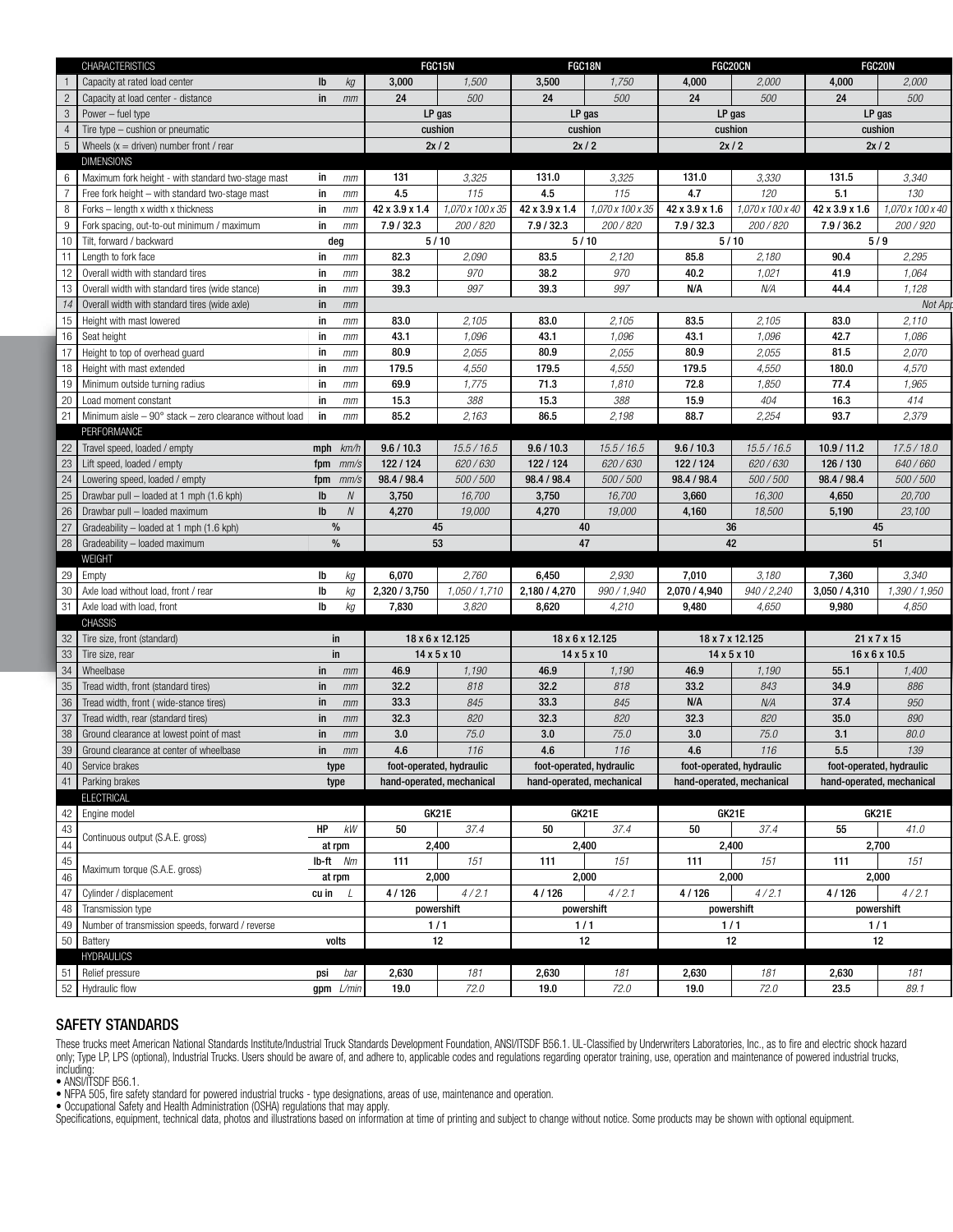| 5,000<br>2,500<br>5,500<br>2,800<br>6,000<br>3,000<br>6,500<br>3,300<br>24<br>500<br>24<br>500<br>24<br>500<br>500<br>24<br>LP gas<br>$LP$ gas<br>LP gas<br>LP gas<br>cushion<br>cushion<br>cushion<br>cushion<br>2x/2<br>2x/2<br>2x/2<br>2x/2<br>3,315<br>130.5<br>3,345<br>131.5<br>3,340<br>130.5<br>3,315<br>131.0<br>5.1<br>5.3<br>5.3<br>5.5<br>140<br>130<br>135<br>135<br>42 x 3.9 x 1.6<br>1,070 x 125 x 45<br>1,070 x 100 x 40<br>$42 \times 4.9 \times 1.8$<br>42 x 4.9 x 1.8<br>1,070 x 125 x 45<br>42 x 4.9 x 1.8 $\vert$ 1,070 x 125 x 45 |             |  |
|---------------------------------------------------------------------------------------------------------------------------------------------------------------------------------------------------------------------------------------------------------------------------------------------------------------------------------------------------------------------------------------------------------------------------------------------------------------------------------------------------------------------------------------------------------|-------------|--|
|                                                                                                                                                                                                                                                                                                                                                                                                                                                                                                                                                         |             |  |
|                                                                                                                                                                                                                                                                                                                                                                                                                                                                                                                                                         |             |  |
|                                                                                                                                                                                                                                                                                                                                                                                                                                                                                                                                                         |             |  |
|                                                                                                                                                                                                                                                                                                                                                                                                                                                                                                                                                         |             |  |
|                                                                                                                                                                                                                                                                                                                                                                                                                                                                                                                                                         |             |  |
|                                                                                                                                                                                                                                                                                                                                                                                                                                                                                                                                                         |             |  |
|                                                                                                                                                                                                                                                                                                                                                                                                                                                                                                                                                         |             |  |
|                                                                                                                                                                                                                                                                                                                                                                                                                                                                                                                                                         |             |  |
| 7.9 / 37.8<br>7.9 / 37.8<br>7.9 / 37.8<br>7.9 / 36.2<br>200 / 920<br>200 / 960<br><i>200 / 960</i><br><i>200 / 960</i>                                                                                                                                                                                                                                                                                                                                                                                                                                  |             |  |
| 5/9<br>5/6<br>5/6<br>5/6                                                                                                                                                                                                                                                                                                                                                                                                                                                                                                                                |             |  |
| 92.7<br>95.3<br>96.7<br>97.8<br>2,355<br>2,420<br>2,455<br>2,485                                                                                                                                                                                                                                                                                                                                                                                                                                                                                        |             |  |
| 41.9<br>1,064<br>43.9<br>43.9<br>1,115<br>1,115<br>43.9<br>1,115                                                                                                                                                                                                                                                                                                                                                                                                                                                                                        |             |  |
| 44.4<br>45.5<br>45.5<br>1,155<br>1,128<br>1,155<br>1,155<br>45.5                                                                                                                                                                                                                                                                                                                                                                                                                                                                                        |             |  |
| icable                                                                                                                                                                                                                                                                                                                                                                                                                                                                                                                                                  |             |  |
| 83.0<br>2,110<br>83.0<br>2,110<br>83.0<br>2,110<br>88.0<br>2,230                                                                                                                                                                                                                                                                                                                                                                                                                                                                                        |             |  |
| 42.7<br>1,086<br>42.7<br>1,086<br>42.7<br>1,086<br>42.7<br>1,086                                                                                                                                                                                                                                                                                                                                                                                                                                                                                        |             |  |
| 81.5<br>2,070<br>81.5<br>81.5<br>2,070<br>2,070<br>81.5<br>2,070                                                                                                                                                                                                                                                                                                                                                                                                                                                                                        |             |  |
| 4,570<br>4,540<br>180.0<br>179.0<br>4,540<br>179.0<br>4,570<br>181                                                                                                                                                                                                                                                                                                                                                                                                                                                                                      |             |  |
| 79.5<br>2,020<br>81.3<br>2,065<br>82.5<br>2,125<br>2,095<br>83.7<br>16.3<br>414<br>17.2<br>436<br>17.2<br>436<br>441<br>17.4                                                                                                                                                                                                                                                                                                                                                                                                                            |             |  |
| 95.8<br>2,434<br>98.5<br>2,501<br>99.6<br>2,531<br>2,566<br>101.0                                                                                                                                                                                                                                                                                                                                                                                                                                                                                       |             |  |
|                                                                                                                                                                                                                                                                                                                                                                                                                                                                                                                                                         |             |  |
| 10.9 / 11.2<br>17.5 / 18.0<br>10.3 / 10.6<br>16.5 / 17.0<br>16.5 / 17.0<br>16.5 / 17.0<br>10.3 / 10.6<br>10.3 / 10.6                                                                                                                                                                                                                                                                                                                                                                                                                                    |             |  |
| 640/660<br>104 / 106<br>530/540<br>126 / 130<br>104/106<br>530/540<br>104 / 106<br>530 / 540                                                                                                                                                                                                                                                                                                                                                                                                                                                            |             |  |
| 500/500<br>98.4 / 98.4<br>500/500<br>98.4 / 98.4<br>98.4 / 98.4<br>500/500<br>98.4 / 98.4<br>500 / 500                                                                                                                                                                                                                                                                                                                                                                                                                                                  |             |  |
| 4,610<br>4,860<br>20,500<br>21,600<br>4,830<br>21,500<br>4,830<br>21,500                                                                                                                                                                                                                                                                                                                                                                                                                                                                                |             |  |
| 5,170<br>23,000<br>5,510<br>24,500<br>5,490<br>24,400<br>5,460<br>24,300                                                                                                                                                                                                                                                                                                                                                                                                                                                                                |             |  |
| 37<br>36<br>33<br>31                                                                                                                                                                                                                                                                                                                                                                                                                                                                                                                                    |             |  |
| 43<br>41<br>38<br>35                                                                                                                                                                                                                                                                                                                                                                                                                                                                                                                                    |             |  |
|                                                                                                                                                                                                                                                                                                                                                                                                                                                                                                                                                         |             |  |
| 4,090<br>8,160<br>3,710<br>9,010<br>9,490<br>4,310<br>9,940<br>4,510                                                                                                                                                                                                                                                                                                                                                                                                                                                                                    |             |  |
| 2,830 / 5,330<br>1,290 / 2,420<br>1,370 / 2,720<br>2,900 / 6,590<br>2,880 / 7,060<br>1,300 / 3,210<br>3,010 / 5,990<br>1,320 / 2,990                                                                                                                                                                                                                                                                                                                                                                                                                    |             |  |
| 11,490<br>5,620<br>12,640<br>5,730<br>13,390<br>6,560<br>14,230<br>7,070                                                                                                                                                                                                                                                                                                                                                                                                                                                                                |             |  |
|                                                                                                                                                                                                                                                                                                                                                                                                                                                                                                                                                         |             |  |
|                                                                                                                                                                                                                                                                                                                                                                                                                                                                                                                                                         |             |  |
| $21 \times 8 \times 15$<br>$21 \times 8 \times 15$<br>$21 \times 8 \times 15$                                                                                                                                                                                                                                                                                                                                                                                                                                                                           | 21 x 7 x 15 |  |
| $16 \times 6 \times 10.5$<br>$16 \times 6 \times 10.5$<br>$16 \times 6 \times 10.5$<br>16 x 6 x 10.5                                                                                                                                                                                                                                                                                                                                                                                                                                                    |             |  |
| 55.1<br>1,400<br>55.1<br>1,400<br>55.1<br>1,400<br>1,400<br>55.1<br>886<br>34.9<br>35.9<br>912<br>35.9<br>912<br>35.9<br>912                                                                                                                                                                                                                                                                                                                                                                                                                            |             |  |
| 37.4<br>950<br>952<br>37.5<br>952<br>37.5<br>37.5<br>952                                                                                                                                                                                                                                                                                                                                                                                                                                                                                                |             |  |
| 35.0<br>890<br>35.0<br>890<br>35.0<br>890<br>35.0                                                                                                                                                                                                                                                                                                                                                                                                                                                                                                       |             |  |
| 80.0<br>3.1<br>80.0<br>3.1<br>80.0<br>80.0<br>3.1<br>3.1                                                                                                                                                                                                                                                                                                                                                                                                                                                                                                |             |  |
| 139<br>5.5<br>139<br>5.5<br>139<br>5.5<br>5.5<br>139                                                                                                                                                                                                                                                                                                                                                                                                                                                                                                    |             |  |
| foot-operated, hydraulic<br>foot-operated, hydraulic<br>foot-operated, hydraulic<br>foot-operated, hydraulic                                                                                                                                                                                                                                                                                                                                                                                                                                            |             |  |
| hand-operated, mechanical<br>hand-operated, mechanical<br>hand-operated, mechanical<br>hand-operated, mechanical                                                                                                                                                                                                                                                                                                                                                                                                                                        |             |  |
|                                                                                                                                                                                                                                                                                                                                                                                                                                                                                                                                                         |             |  |
| GK21E<br>GK25E<br>GK25E<br>GK25E                                                                                                                                                                                                                                                                                                                                                                                                                                                                                                                        |             |  |
| 55<br>41.0<br>63<br>46.9<br>46.9<br>63<br>46.9<br>63                                                                                                                                                                                                                                                                                                                                                                                                                                                                                                    |             |  |
| 2,700<br>2,700<br>2,700<br>2,700<br>139<br>111<br>139                                                                                                                                                                                                                                                                                                                                                                                                                                                                                                   |             |  |
| 139<br>151<br>188<br>188<br>188<br>2,000<br>1,600<br>1,600<br>1,600                                                                                                                                                                                                                                                                                                                                                                                                                                                                                     |             |  |
| 4/126<br>4/2.1<br>4/152<br>4/2.5<br>4/152<br>4/2.5<br>4/152<br>4/2.5                                                                                                                                                                                                                                                                                                                                                                                                                                                                                    |             |  |
| powershift<br>powershift<br>powershift<br>powershift                                                                                                                                                                                                                                                                                                                                                                                                                                                                                                    |             |  |
| 1/1<br>1/1<br>1/1<br>1/1                                                                                                                                                                                                                                                                                                                                                                                                                                                                                                                                |             |  |
| 12<br>12<br>12<br>12                                                                                                                                                                                                                                                                                                                                                                                                                                                                                                                                    |             |  |
|                                                                                                                                                                                                                                                                                                                                                                                                                                                                                                                                                         |             |  |
| 2,630<br>2,630<br>2,630<br>181<br>181<br>181<br>2,630<br>181<br>23.5<br>89.1<br>23.5<br>89.1<br>23.5<br>89.1<br>23.5<br>89.1                                                                                                                                                                                                                                                                                                                                                                                                                            |             |  |

Call-out numbers shown in the diagram below correspond to the first column of the specifications chart.

FGC15N-FGC33N